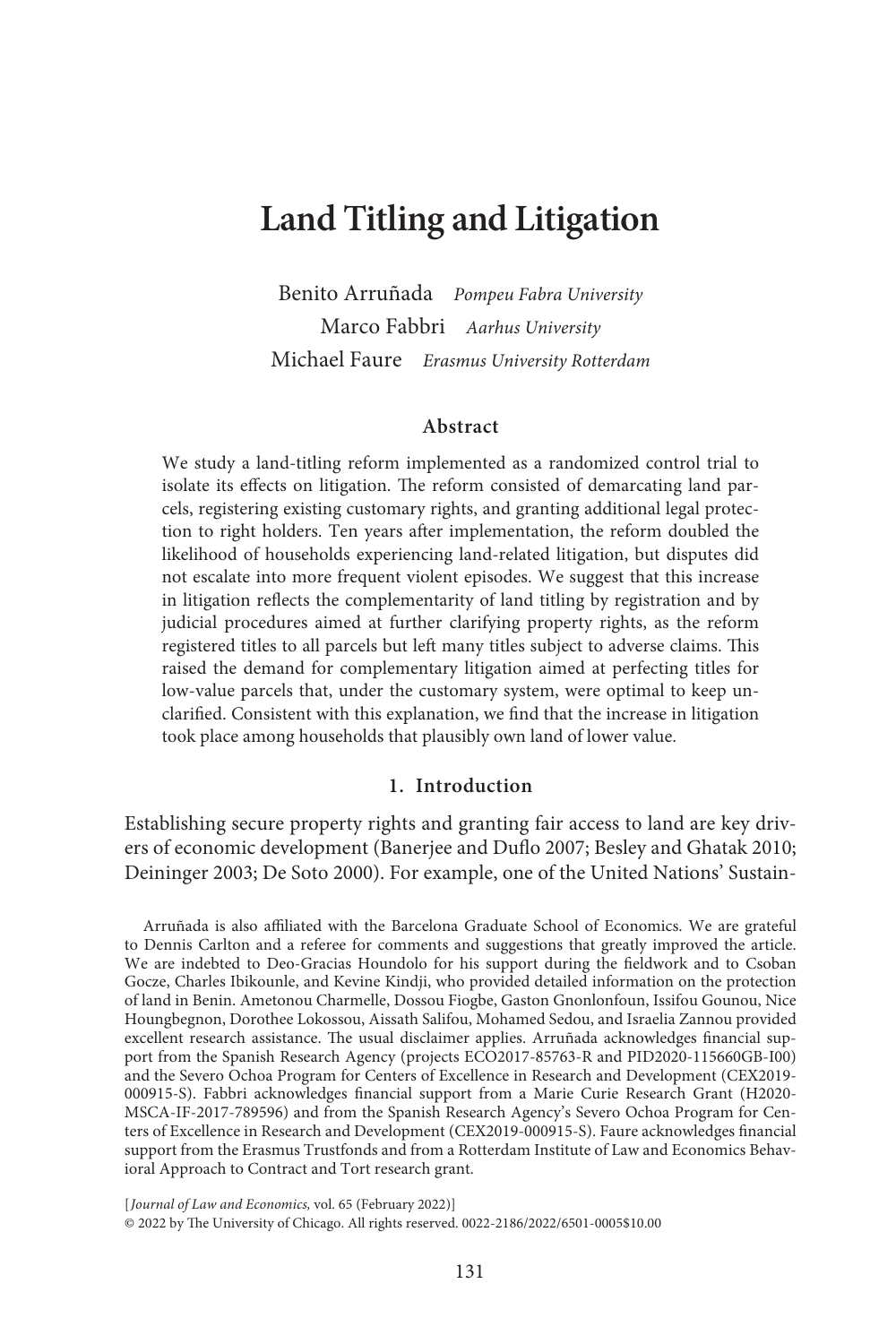able Development Goals for 2030 aims to "ensure that all . . . have access to . . . ownership and control over land and other forms of property" (G.A. Res. 70/1, p. 15 [September 25, 2015]) and it estimates countries' achievements in this regard with an indicator measuring the "proportion of total adult population with secure tenure rights to land."<sup>1</sup> In particular, the idea has taken root that development would be fostered by facilitating access to legality. It is thought that if those in possession of even small buildings and plots of land have good titles, they will enjoy better incentives to invest and can use their real assets as collateral for credit. To this end, in recent decades governments and international development agencies have implemented various interventions aimed at formalizing the existing customary tenure institutions that predominate in developing countries.

In this article, we contribute to the understanding of the consequences of formalizing land rights by focusing on the causal effects that different types of land rights institutions have on land-related litigation. Using data collected in Beninese rural villages, we investigate the impact of registration efforts on landrelated conflicts that, over time, were peacefully resolved through institutions for dispute resolution or escalated into violence.<sup>2</sup> According to common wisdom, one of the benefits of formalization and a key factor in igniting the virtuous cycle of economic growth is to reduce litigation (Holden, Deininger, and Ghebru 2019). Commentators hypothesize that clearly demarcated plot boundaries and formally recorded legal rights will reduce conflicts between individuals regarding contested boundaries (Di Falco et al. 2020), claims over land parcels (Fearon 1998), and larger-scale social and ethnic conflicts over land, which often have devastating consequences (André and Platteau 1998). From this perspective, formal land titling can be seen as a substitute for litigation directed to solve conflicts over land.

However, apart from the above-mentioned benefits, land rights reforms can introduce social tensions that, from a theoretical standpoint, make the net effect of formalizing property rights on litigation unclear. Scholars argue that tenure reforms could exacerbate social disputes by introducing competition with the incumbent customary system (Atwood 1990) and overlapping and contradicting legal sources. The combined application of customary and formal law, or legal pluralism, increases institution shopping, legal uncertainty, and the frequency of disputes (Firmin-Sellers 2000; Platteau 1996).<sup>3</sup> Moreover, registration can con-

<sup>1</sup> United Nations, Sustainable Development Goals, SDG Indicators (https://unstats.un.org/sdgs/ metadata?Text=&Goal=1&Target=1.4).

<sup>2</sup> To avoid repetition, throughout the article we use the terms "conflict" and "dispute" interchangeably when referring to a disagreement about land-related issues.

<sup>3</sup> When low-income countries try to replace a customary-law system with formal land rights, they often face supply-side constraints such as insufficient budgets, incompetent agencies, and inadequate legitimacy that make the transition incomplete and result in the combined application of customary and formal law (Fitzpatrick 2005). For example, according to Barrows and Roth (1990, p. 273) a recent land reform in Kenya "failed to gain popular understanding or acceptance, individuals continued to convey rights to land according to customary law, and a gap developed between the control of rights as reflected in the Land Register and as recognized by most local communities." With legal pluralism the question of which institution defines and enforces property rights becomes ambiguous because traditional authorities have lost much of their power of control over land, but the state has not yet developed the capacity to take full control (Fred-Mensah 1999; Xu 2014).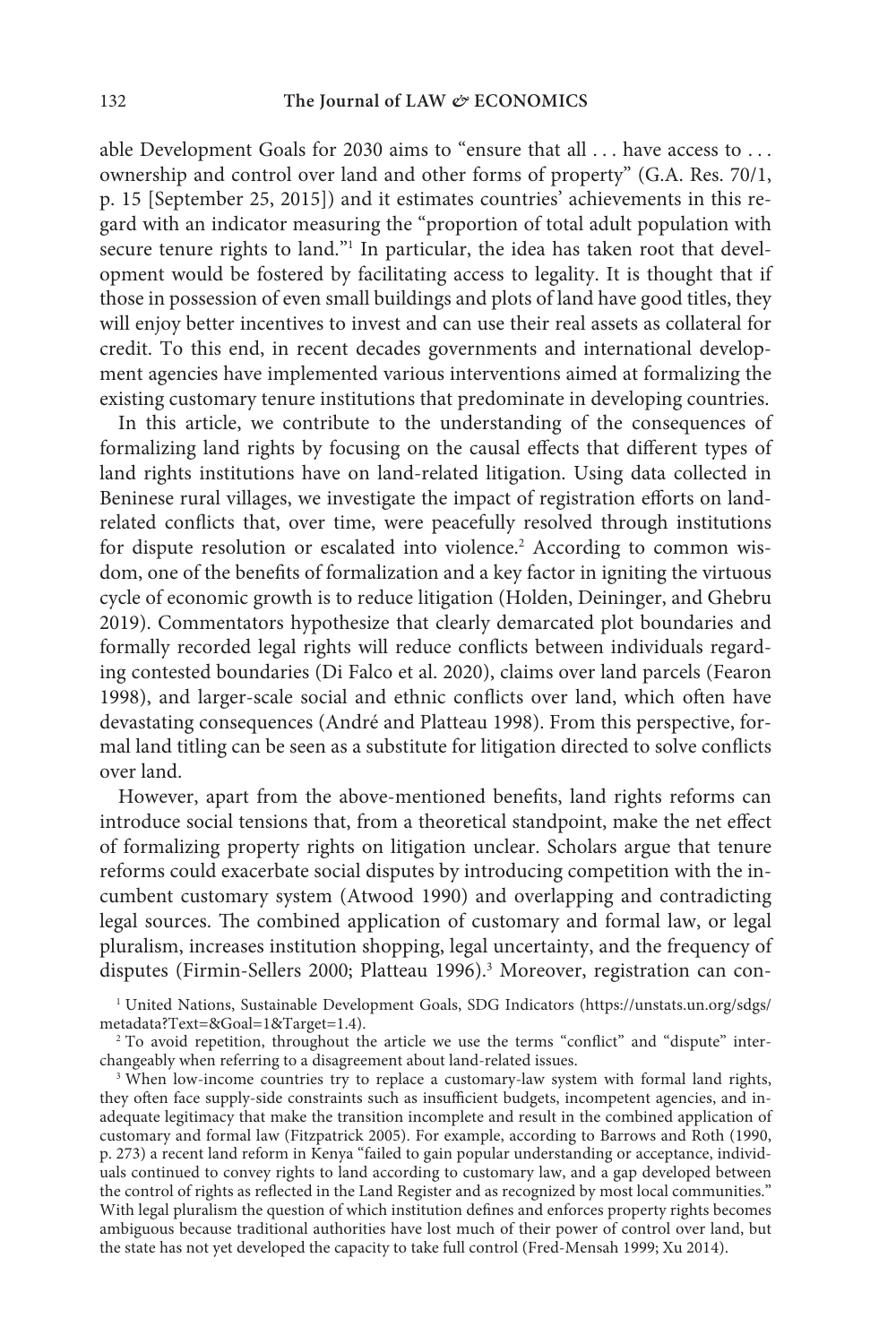centrate titles in a few rent seekers (Binswanger, Deininger, and Feder 1995; Goldstein and Udry 2008) and jeopardize the role that land plays as a redistributive system and social safety net (Deininger and Feder 2009; Delville 2000). Finally, when there is disagreement between possessory and formal boundaries, the implicit georeferencing of plots via their cadastral identification numbers and the cadastral boundaries assigned to such numbers can make owners in peaceful possession uneasy about their position. Possessors are happy about their boundaries until a third party draws them and points out a contradiction, but if contradictions are made salient and registration efforts are not accompanied by a thorough clarification of land titles, parties may be motivated to litigate (Arruñada 2018). In cases like these, litigation may become a complement to formal titling.

We shed light on how land titling affects litigation by studying the effects of a land tenure reform named Plan Foncier Rural (PFR) approximately 10 years after its implementation in Benin. The reform systematically identified customary rights to land parcels, demarcated boundaries, and created public land registries, which made it possible to sell or use registered rights as collateral and defend them in court against contenders. Our main contribution consists in isolating the causal effects that the reform had on land-related litigation by implementing a research design that dispels endogeneity concerns commonly associated with the titling of land. The identification strategy is based on the process of implementation characterizing the Beninese PFR, which, to the best of our knowledge, is the first case of large-scale land tenure reform implemented as a randomized control trial (RCT). In Section 2, we describe in detail the RCT's structure, characterized by random selection of treated villages where the reform was implemented and control villages where, as of this writing, customary land rights remain. To gather information regarding the effects of the PFR on land-related litigation, the types of conflicts experienced, and the dispute resolution mechanisms used, we administered two rounds of surveys to individuals 7 and 10 years after the reform's implementation, conducting in-depth interviews with a sample of 1,086 respondents across 43 randomly selected villages.

Our results show that, for average effects over the sample, the formalization of land rights significantly increases the likelihood of land-related litigation. Point estimates suggest that participants in treated villages have double the probability of engaging in land-related disputes. The majority of conflicts concern contested parcel boundaries, but we also observe a significant increase in disputes related to land inheritance. Participants who experienced the reform show only minor differences in the choice of conflict resolution mechanism—customary, religious, or formal courts—and we do not observe significant changes in the frequency of conflict-related violence or in beliefs that land-related disputes can escalate into violent episodes.

This increase in litigation is puzzling if we conceive titling as an all-or-nothing phenomenon or as taking place only through land registries. However, it is consistent with a view of the complementarity of titling by registration and by judicial procedures aimed at clarifying property rights. Along these lines, we suggest an explanation for the increase in litigation observed after the reform. The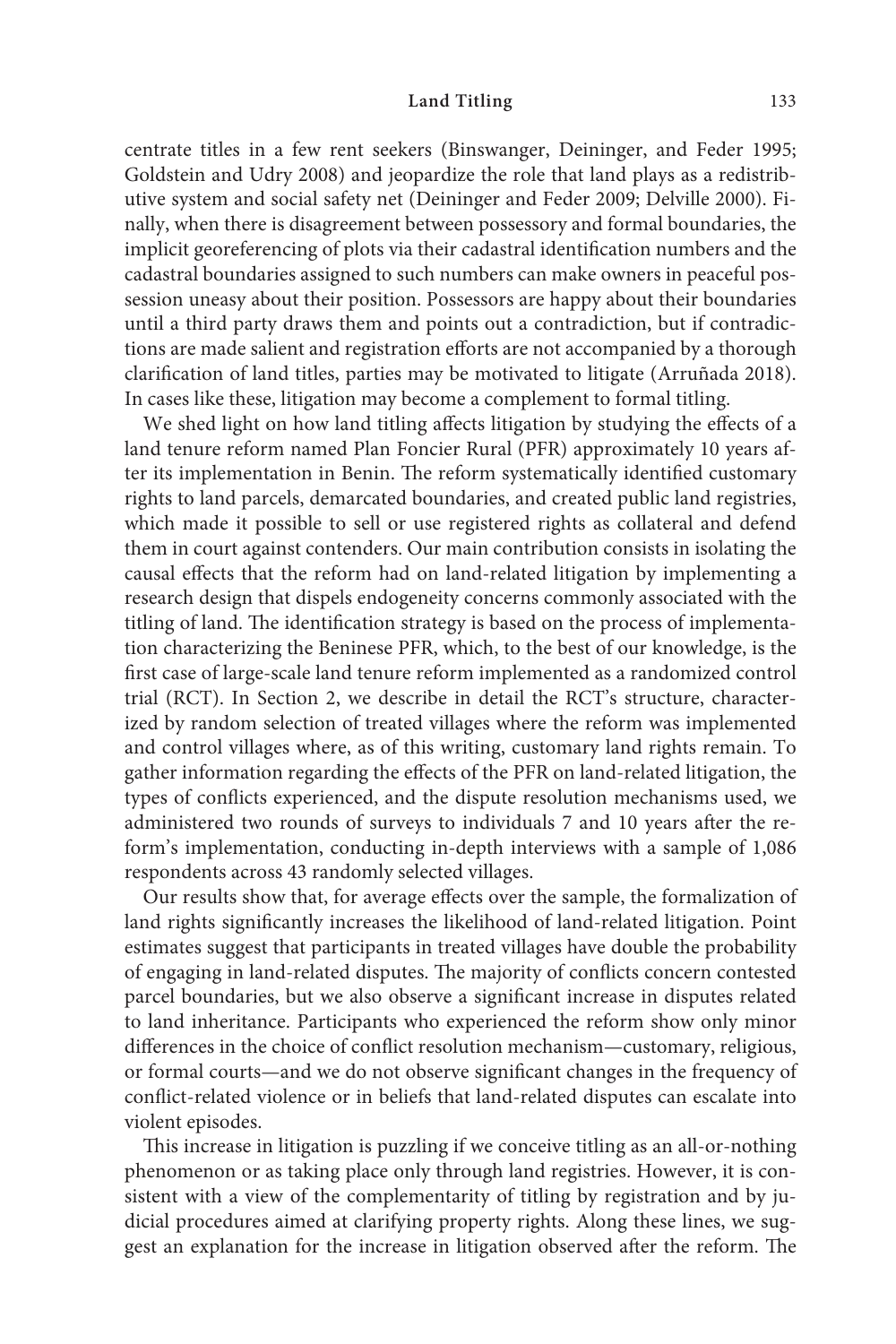starting consideration is that to reduce the probability of suffering from adverse claims, right holders can engage in private and public activities to clarify their existing rights and protect their title—that is, purge their (formal or informal) ownership titles. To this end, they can engage in private physical practices to better define and proclaim their rights, such as fencing parcels (Anderson and Hill 1975; Hornbeck 2010), demarcating boundaries (Libecap and Lueck 2011), and enforcing possession of their assets by physically staying in place (Field 2007; Goldstein et al. 2018). They can also clarify their titles using public means, by litigating against individual claimants—as in a boundary dispute—or by initiating a general judicial procedure against all potential adverse claimants, similar to the quiet-title suit used in the United States (Bray 2010).

In a customary system, parties who possess land parcels can keep their rights unclarified, make investments to reinforce them, or purge them from possible adverse claims. This was the case in rural Benin, where possessors of parcels traditionally resorted to various means to enhance their titles and purge potential adverse claims. Private means included engaging in vodou practices and the ritual planting of a shea or *karité* tree to proclaim ownership (Adjahouhoué 2013), which made the ownership claim public and motivated potential claimants to bring suit or implicitly concede. As in many developing countries, in recent times these proclamations have also included posting ownership claims indicating the name and phone number of the owner, fencing and building houses and wells, and employing guards. In addition, possessors resort to fully public means ranging from requesting that local authorities issue certificates attesting ownership and having conveyances endorsed by the village chief in a certificate of nonlitigation (an *attestation de non litige;* Bierschenk and Olivier de Sardan 2014) to starting expensive first-registration procedures (*immatriculation*) at the land register created in colonial times (Delville 2019), which is an option that, given its cost, is suitable only for the most valuable land.

In places as different as Benin and the United States, whatever private or public means are used, the economic logic remains the same. On the one hand, right holders will make investments to clarify existing rights only for land parcels whose value increases more than the purging costs. We refer to these as highvalue parcels. On the other hand, right holders will leave unpurged the rights to low-value parcels.

As we explain in detail in Section 2, the Beninese PFR, like most other recent titling efforts, is characterized by two features important for our argument: the reform titled all parcels, but it did so imperfectly. First, all valuable land in a village was registered, irrespective of a parcel's value. Second, the reform faced time and resource constraints that resulted in an incomplete purging of the land titles awarded. The Beninese PFR included a procedure for purging land titles, but the purging process was largely imperfect because of the lack of time to solve the most controversial cases and because some customary rights were excluded from the registration process but were successfully claimed by absent parties at a later stage (Delville and Moalic 2019).

We advance the view that the activities subsidized by the PFR, such as demar-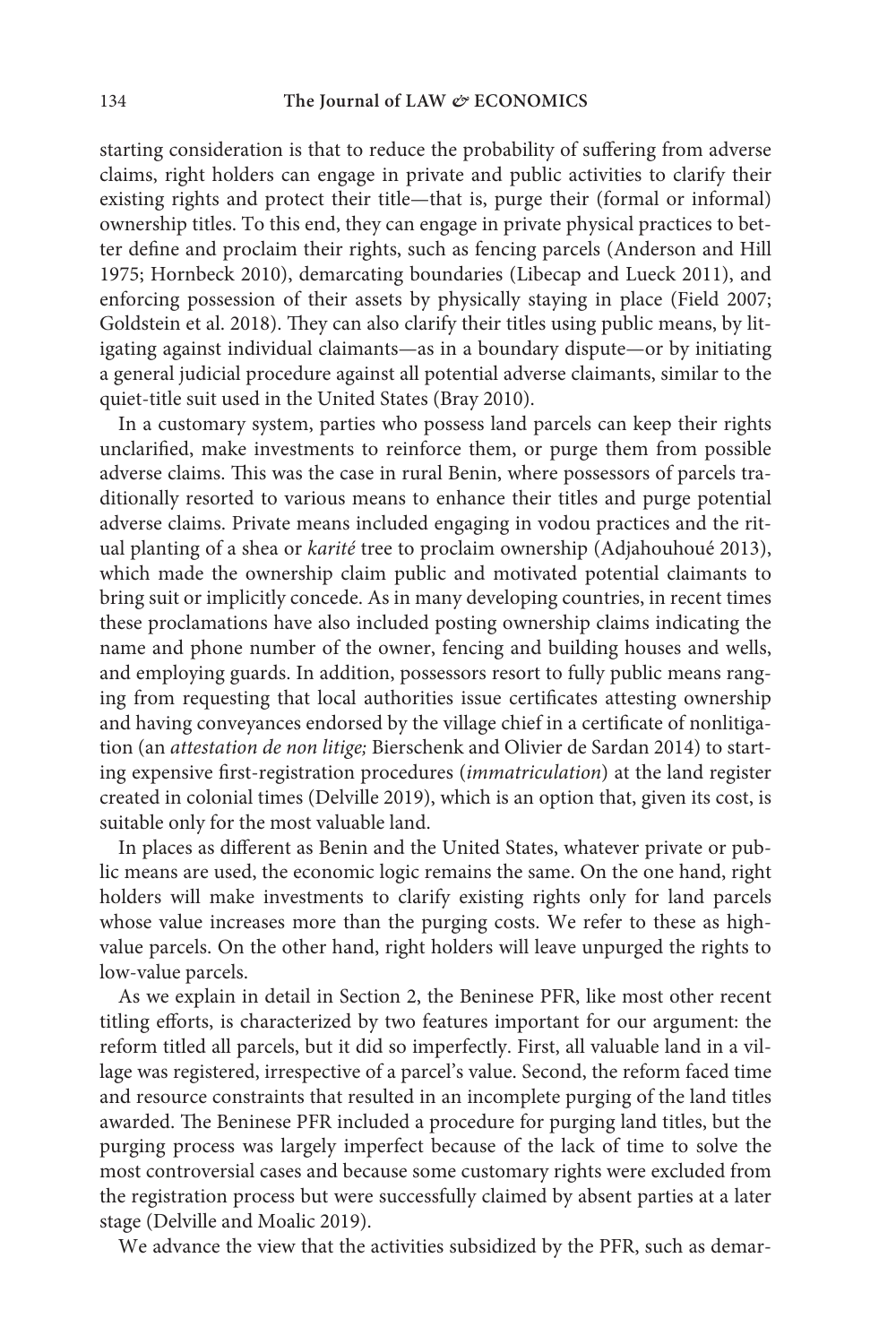cating boundaries and identifying owners, reduced the likelihood of eviction and therefore increased parcels' value. However, since the land titles awarded remained incomplete, villagers who experienced the reform had greater incentive to perfect their ownership titles through litigation aimed at further clarifying property rights. In Section 5 we elaborate on this point. This argument is consistent with the observation that the demand for purging titles affected mostly lower-value land parcels, as right holders who possessed higher-value parcels under the customary system had already made private investments to clarify their rights. Indeed, we report evidence that the observed increase in litigation is driven by treated households with low income levels and low levels of market integration, who are likely to possess land parcels of relatively low value. Conversely, the effects on households with high income and greater market integration are small and insignificant, arguably because before formalization they had invested in bettering the titles of their higher-value land.

It is worth emphasizing that the type of land-related litigation we observe is not necessarily a negative outcome, since disputes conducted via an institutionalized process might contribute to a beneficial clarification of ownership rights. In a sense, it is titling by different means and makes it possible to adjust the quality of the title to the land's value and therefore introduces some flexibility into a system of universal titling. Moreover, in our sample we do not observe significant changes in the frequency of conflict-related violence in treated villages or in beliefs that land-related disputes can escalate into violent episodes. Finally, while assessing whether the observed increase in litigation produced by the reform is efficient lies outside the scope of this article, previous research shows that clarifying property rights can substitute for inefficient expenditures in private protection and can increase investments (Field 2007; Galiani and Schargrodsky 2010; Goldstein et al. 2018). In Section 6, we return to this discussion.

Our article contributes to a growing empirical literature that reports mixed evidence on the effects of land rights formalization on conflicts. Two waves of research based on case studies (André and Platteau 1998; Jansen and Roquas 1998; Kalabamu 2019; Peters 2009) and cross-sectional observational data (Alston, Libecap, and Mueller 2000; Deininger and Castagnini 2006; Holden, Deininger, and Ghebru 2019) show that tenure formalization is associated with no reduction, or at times even an increase, in conflicts over land. However, those research designs cannot account for endogeneity and self-selection issues concerning villagers' decisions to title only land parcels that are more likely to be contested or authorities' choices to apply selective formalization programs involving only parcels or territories with comparatively high value.<sup>4</sup>

<sup>4</sup> Titling decisions and formalization policies are often endogenous, and hidden causal variables may influence both the titling of land and its supposed consequences. For example, the implementation of titling projects often starts with the regions that have the best economic outlook. In other cases, reverse causation may also be present, as when investments enhance the quality of title, a phenomenon observed, for example, in Ghana with respect to the planting of trees (Besley 1995). Conversely, under voluntary titling, those with insecure title (and therefore less incentive to invest) may be more inclined to title (Arruñada 2012), which could bias results toward underestimating a positive effect of titling.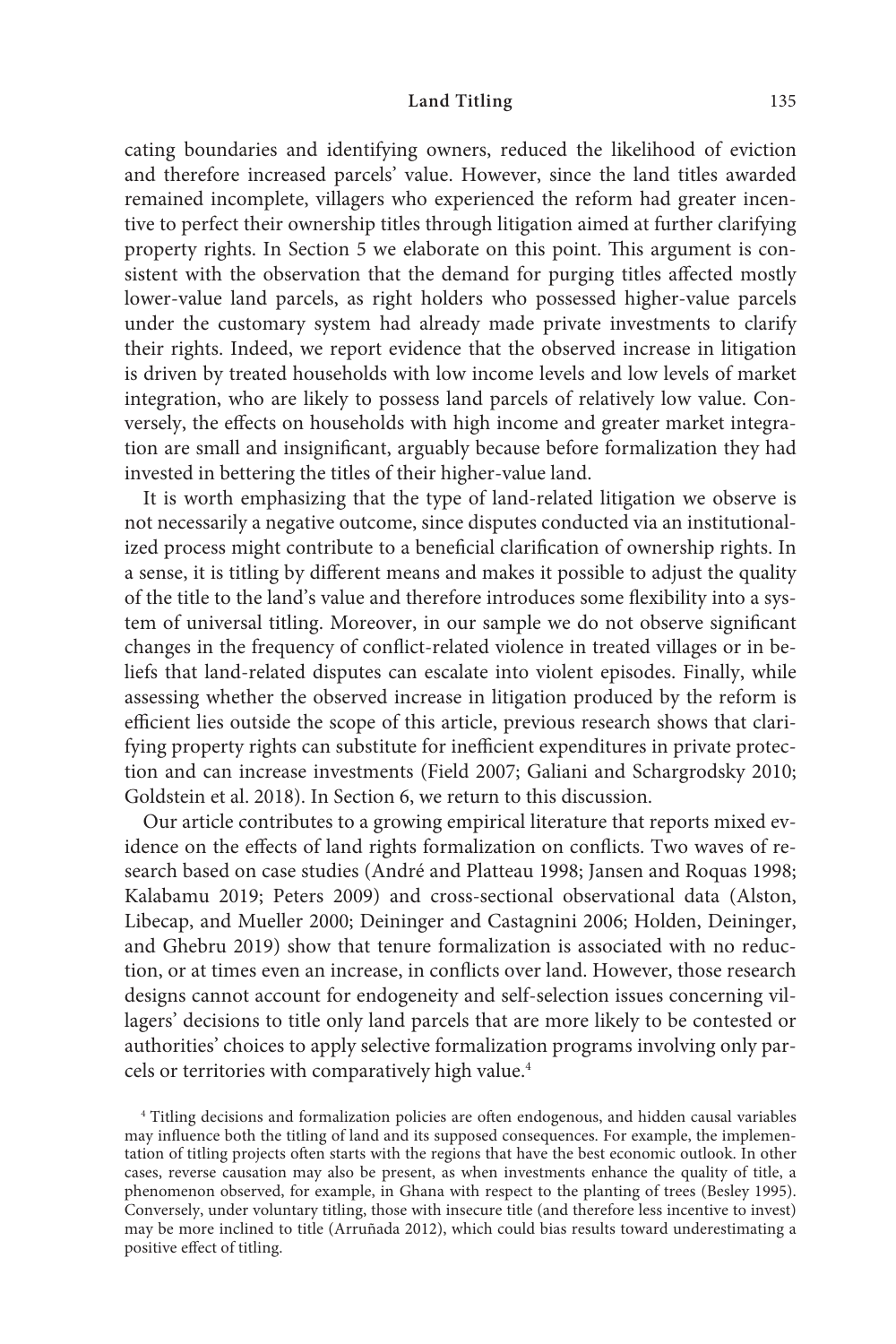# 136 **The Journal of LAW**  $\mathcal{O}$  **<b>ECONOMICS**

Only a few studies that investigate the link between institutions and litigation have quasi-random allocation of titles across the sample of households, which lends more confidence to identifying causal relationships instead of mere correlations. Two studies that focus on the relationship between property rights and violence find a moderating effect of formalization on homicide rates. The first article, Fetzer and Marden (2017), exploits spatial and temporal variation in the availability of forestland protected by natural conservation laws—which are therefore not vulnerable to requests for titles by squatters—in the Brazilian Amazon region, in combination with the constitutionally provided right to occupy unused land, to show that the expansion of territories for which land titles cannot be requested reduces the rate of violent conflicts in a municipality.<sup>5</sup> The second study, Dower and Pfutze (2020), shows that land certification in Mexico reduces violent deaths. The authors provide evidence that the reduction in violence stems from formalized reductions in politicians' discretion in the allocation of land rights and, as a consequence, in the amount of disputes. Our article complements those contributions because we collect data on the full set of disputes over land, including those escalating into violence and those resulting in nonviolent contentions. Di Falco et al. (2020) compare the rate of land-related conflicts experienced by Ethiopian rural villagers the year before and the year following the rollout of a land-rights-certification program. The authors show that villagers who received formal land certificates experienced significantly fewer land-related conflicts. We complement these findings regarding the immediate effects of formalization on conflicts by studying the medium-term effects of the intervention (that is, 10 years after implementation).6

 The article is organized as follows. In Section 2, we describe the main features of the Beninese legal and institutional framework and of the PFR. Section 3 explains the research design and reports details of the survey and the data collection. In Section 4 we present the results. Section 5 discusses the findings and suggests a general framework that connects land titling and conflicts. Section 6 concludes.

<sup>5</sup> One important difference between Fetzer and Marden (2017) and our work is that in the Brazilian Amazon, acquiring the status of protected forest land implies severe limits on the possibilities of future uses, which lowers the land's economic value. Therefore, in contrast with the Beninese reform, the intervention studied in Fetzer and Marden (2017) does not simply assign well-defined property rights but also reduces the choice set of potential investors and leaves doubts about whether the estimated decrease in conflicts is driven by formalization or the jointly determined decrease in land value.

<sup>6</sup> As in the case of the Beninese reform, the decentralized process of land rights formalization in Ethiopia includes as a precondition for receiving land certificates a dispute resolution process that resolves any ongoing conflict (Deininger et al. 2008). This dispute resolution mechanism is likely to have cleared pending disputes and resolved latent conflicts that the formalization of land rights had induced. Therefore, the immediate reduction in conflicts estimated by Di Falco et al. (2020) in the year following formalization might reflect the temporary clearing of existing disputes, while our estimation is more likely to reflect the performance of the new institutional environment and the emergence of adverse claims in the medium term.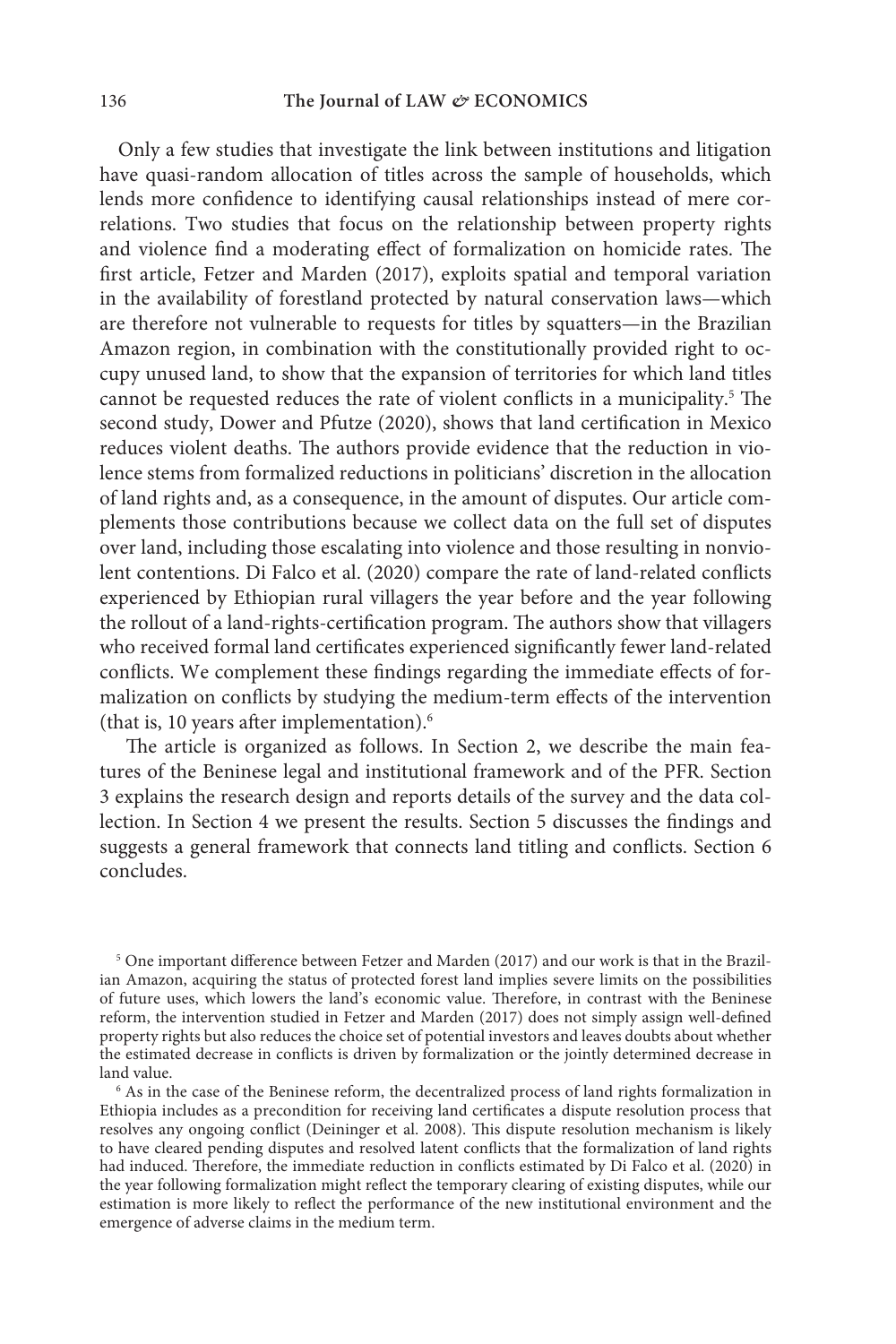## **2. Institutional Framework**

As in many African countries, well-defined individual property rights did not exist in Benin until European colonization in the 18th century. The land was inalienable, it belonged to the gods and the community, and villagers could use it only for agriculture. Access to land was regulated by customary law applied by traditional chiefs. As a result of French colonization, the customary-law system was supplemented with the Napoleonic Code of 1804, and some ownership of private property was introduced. The coexistence of customary and formal law led to insecurity concerning land rights and exacerbated land-related conflicts, allegedly because of judicial decisions not being enforced, uncertainties concerning boundaries, errors in the identification of owners, increasing illegal occupations, and a lack of publicity regarding property titles (Tchoca 2019).

It is against the background of these problems related to insecurity of tenure that the Beninese government launched the PRF land tenure reform. This plan registered de facto private property rights after mapping all parcels, investigating the correspondence between parcels and right holders, and registering right holders in each village. The PFR was introduced on a large scale in 2010–11, when the Millennium Change Account subsidized an implementation program and the Beninese government enacted a law introducing Torrens-type title certificates (Goldstein et al. 2018).<sup>7</sup>

From the perspective of our empirical contribution, the key attribute of the PFR titling effort is that implementation followed an RCT process involving hundreds of rural villages. In fact, this is the first case of a large-scale land tenure reform implemented as an RCT. In the preliminary phase of the project, interested rural villages were informed about the PFR and were invited to apply to participate in a lottery. Each application received was examined to verify whether the village met certain eligibility criteria, such as being in a rural area. Among the 576 villages that applied to participate in the PFR lottery and were judged eligible, a subsample of 300 villages were randomly chosen via public lottery. Consequently, in 2010–11, a team of local experts implemented the PFR in those villages (the treated group). The remaining unselected villages (the control group) did not receive any intervention and as of this writing have customary land rights. Figure 1 shows the lottery procedure characterizing the PFR and the resulting map of communes and villages included in the lottery pool. Two additional features of the PFR are particularly relevant for our study. First, the reform aimed for universal demarcation of boundaries and rights in each treated village, which means that all valuable land in a village was registered regardless of a parcel's value.

<sup>7</sup> Some amendments of the original legal framework that supported the 2010–11 implementation plan did not modify the validity of the formalization intervention. For instance, the Beninese government initially created certificates identifying the right holders as they appeared during the creation of the Plan Foncier Rural (PFR) by enacting Law 2007–003 on land rights. The release of certificates was suspended with the creation of a new land code in 2013 that reunified certificates and property titles in a unique ownership document and confirmed the legal validity of PFR-registered rights. For our purpose the relevant title effort is the program financed by the Millennium Change Account.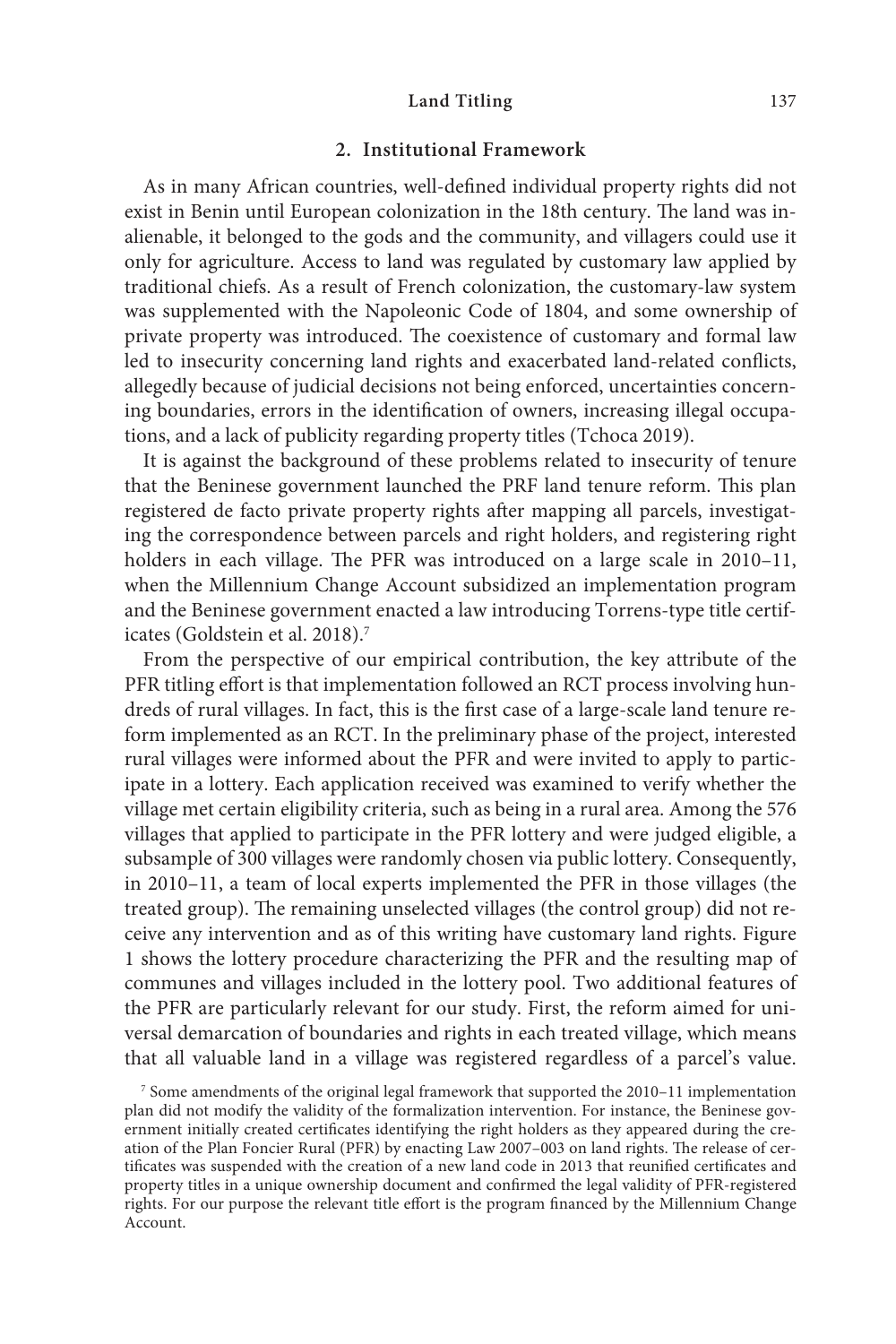

**Figure 1.** The lottery procedure (*left*) and the distribution of control and treated villages (*right*) (from Fabbri 2021, App. A, p. 33).

Second, it was to consider the importance of both the physical demarcation of boundaries—by marking them with cornerstones—and the legal demarcation of rights—by conditioning registration on gathering the public consent of neighbors on adjoining parcels. However, limited resources, the complexity of customary bundles of rights, and some legal deficiencies resulted in a de facto emphasis on physical demarcation (Delville and Moalic 2019).

#### **3. Research Design**

Our research design is based on the RCT implementation of the PFR. We randomly selected for data collection 43 villages from the full list of villages included in the PFR located either in two provinces in the north (Mono and Couffou) or two provinces in the south (Alibori and Borgou). To isolate the causal effects of land titling on litigation, we compare conflicts experienced by residents in villages selected for PFR titling with those in control villages that were not chosen for the PFR and therefore remained under customary titling.

Several caveats are in order. First, pretreatment data on litigation are not available for participants in our sample. Therefore, our identification strategy relies on the random selection of the 43 villages where we collected data from the original RCT pool for cancelling out potential preexisting differences in land-related litigation across treatment groups. An impact evaluation of the original PFR implementation shows that the randomization of the PFR lottery was successful (Goldstein et al. 2015). Moreover, as we show in Section 4, participants in our sample are well balanced on observable characteristics, which increases confidence in the validity of our approach. In addition, for the identification strategy to work we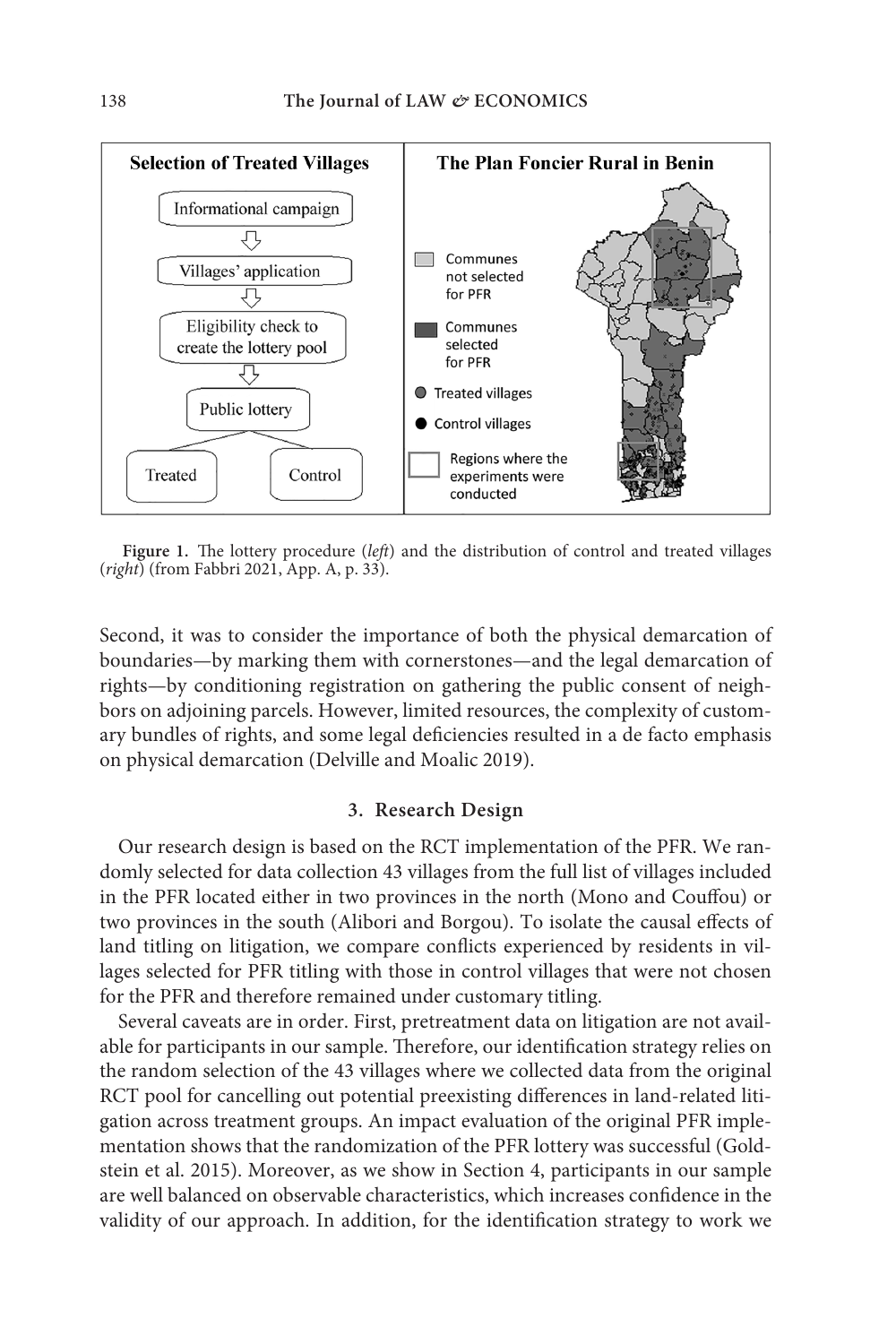must ensure that there is no self-selection of individuals into treatment following the PFR randomization (for instance, because of migration from control to treated villages after the reform's implementation). As explained in Section 4, we verified that migrating out of the village of origin is rare for participants in our sample and that migration flows are similar across research groups. Finally, official statistics relative to land-related litigation in Benin are available only for disputes resolved through formal judiciary. This is a small fraction of the total number of conflicts experienced by rural villagers because, as we elaborate in Section 4, customary, informal, and religious dispute resolution mechanisms coexist with state courts. Therefore, to avoid possible nonclassical measurement errors and to gather a comprehensive picture of all land-related conflicts, the data we analyze were collected by administering an in-depth survey during fieldwork sessions in the sample of selected villages.

We conducted two survey rounds, the first in the initial trimesters of 2017 (approximately 7 years after the reform's implementation) and the second at the beginning of 2020 (10 years after implementation). We held 65 fieldwork sessions (32 in 2017) during which we visited 43 villages (24 treated) and interviewed members of 1,086 households (493 in 2017).<sup>8</sup> The survey collected sociodemographic information and responses to a set of questions about land-related disputes. In particular, we asked participants whether they had experienced at least one conflict related to land after 2010 and if so which type it was.<sup>9</sup> The survey round of 2020 included the same questions that were asked in 2017 plus an additional set of questions about details relative to market integration, the conflict resolution mechanism, and the solution to the dispute (we return to this point in Section 5).

In both survey rounds, data collection proceeded as follows. In the days before the session, a research assistant visited the village and requested that residents gather on the scheduled day to be part of the research project. On the established day, we randomly selected 18 individuals to participate in the data collection, with those not selected receiving a show-up fee equal to 500 CFA (roughly \$.90) and dismissed.10 The research assistant first checked that each participant was a resident of the village, was older than 18, and had no other household members being surveyed. Then each participant privately answered the questions posed by

<sup>8</sup> According to the original PFR formulation, only parcels of land within the village's administrative borders were subject to the intervention. In three villages in the treated group, authorities reported having extended the PFR intervention after 2011 by demarcating and formally registering some additional land parcels outside the village's official borders. Moreover, in one control village that is close to a treated village, half of the participants reported having access to land plots within the borders of the confining village, so those plots were included in the PFR intervention. In the regressions reported in the text, we include a dummy identifying this village. In addition, a replication of the analysis that excludes these villages from the sample yields qualitatively the same results (available from the authors on request).

<sup>9</sup> Participants were asked whether there was a conflict related to boundaries, inheritance, second sales, or expropriation by the state or another type of conflict.

<sup>10</sup> The majority of the data collection sessions involved 18 participants, but because of logistical constraints and specific circumstances the number varied between 12 and 20 individuals.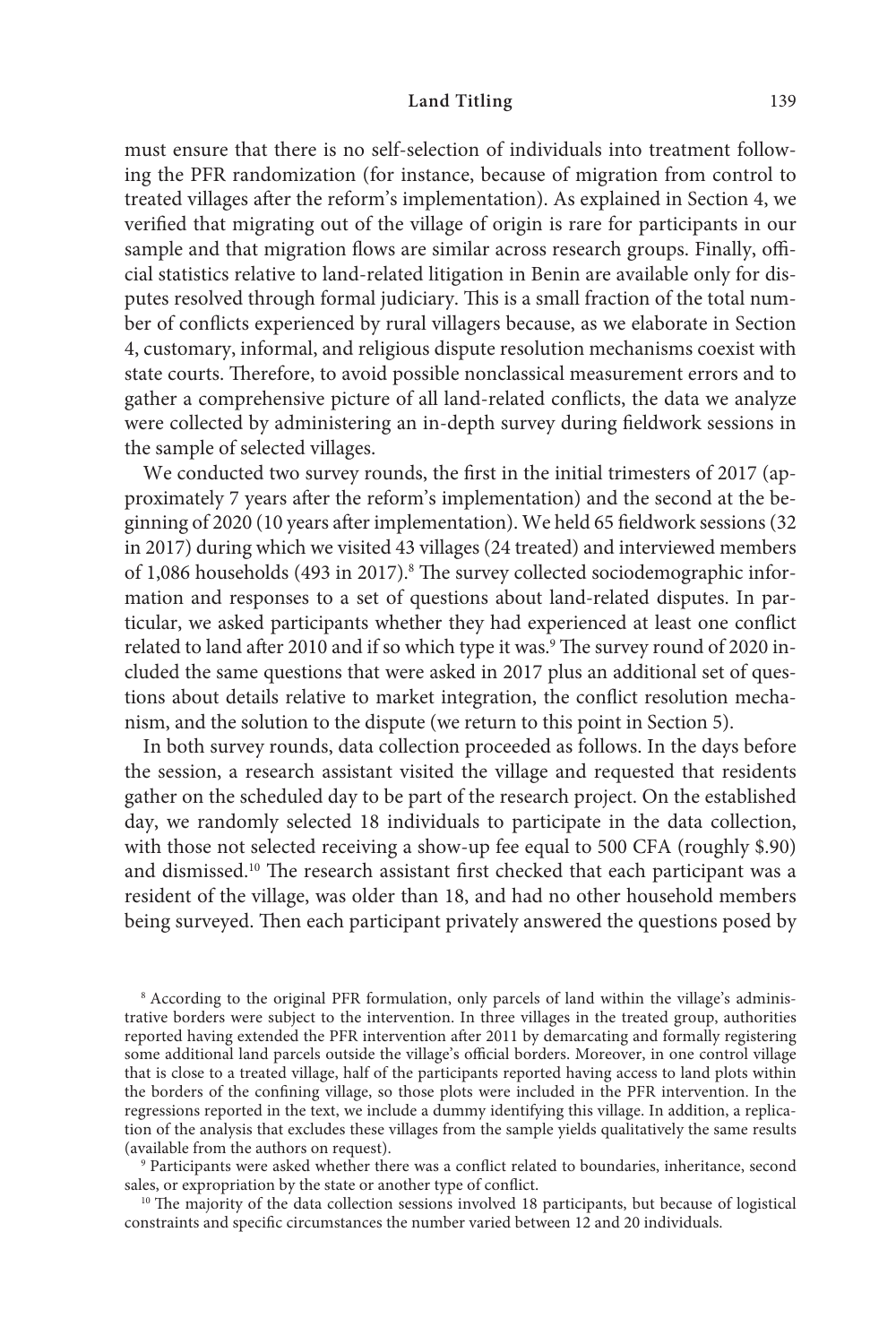the research assistant and performed additional fieldwork activities unrelated to the project. Administering the survey to an individual took about 40 minutes.

## **4. Results**

In Table A1 we compare the observable characteristics elicited in the postexperimental survey across the research groups. The samples are well balanced, with the exception that participants in the treated sample are on average slightly older and more likely to be polygamous. Furthermore, in the sample of participants surveyed in 2020 for whom we collected additional data, there are some minor differences in the likelihood of managing the household's money, having a concrete floor, and having running water at home. For our identification strategy to hold, we needed to verify that, after the reform's implementation, participants had not self-selected through migration into the treatment group. To do so, we collected data regarding each participant's village of origin, the number of years living in the village, and the reason for migration. The vast majority of participants reside in the village where they were born, and the likelihood of having migrated is the same across research groups (69 percent in the treated group and 72 percent in the control group;  $\chi^2$ -test,  $p > 10$  percent). The majority of migrations were reported by female participants, with marriage the reason commonly declared for a move. Similarly, we verified that there is no statistically significant difference across groups for the fraction of adult life a participant had spent in the village where the data were collected (two-sided *t*-test,  $p > 10$  percent).

As a first step in the analysis, we examine the likelihood of experiencing land-related litigation after the implementation of the PFR as reported by survey respondents. Figure 2*A* shows the frequency with which participants report experiencing land-related conflicts in treated and control villages. Participants in treated villages report litigation significantly more often than those in control villages ( $\chi^2$ -test,  $p < 1$  percent). Figure 2*B* and *C* show that the majority of disputes arise because of contested parcel boundaries and, to a lesser extent, inheritance. In both cases, the likelihood of experiencing these types of conflicts is significantly larger in treated villages than in control villages ( $\chi^2$ -test,  $p < 1$  percent in both cases).

Secondly, we verify these findings in a regression framework. Table 1 reports the results of a linear probability model<sup>11</sup> in which the dependent variable is a dummy equal to one if a participant reported experiencing land-related litigation after 2010. Standard errors are clustered at the village level to account for possible levels of intravillage correlation. Model 1 controls for the two observable characteristics that are unbalanced in our sample (age and whether a household is polygamous). The coefficient of the treatment dummy is positive and statistically significant at the 1 percent level. The point estimate increases from 10 percent to

<sup>&</sup>lt;sup>11</sup> We report in the text the results of a linear probability model that simplifies the interpretation of the coefficients. We reestimate the regressions using a nonlinear probit model in Table A3. Results are qualitatively the same.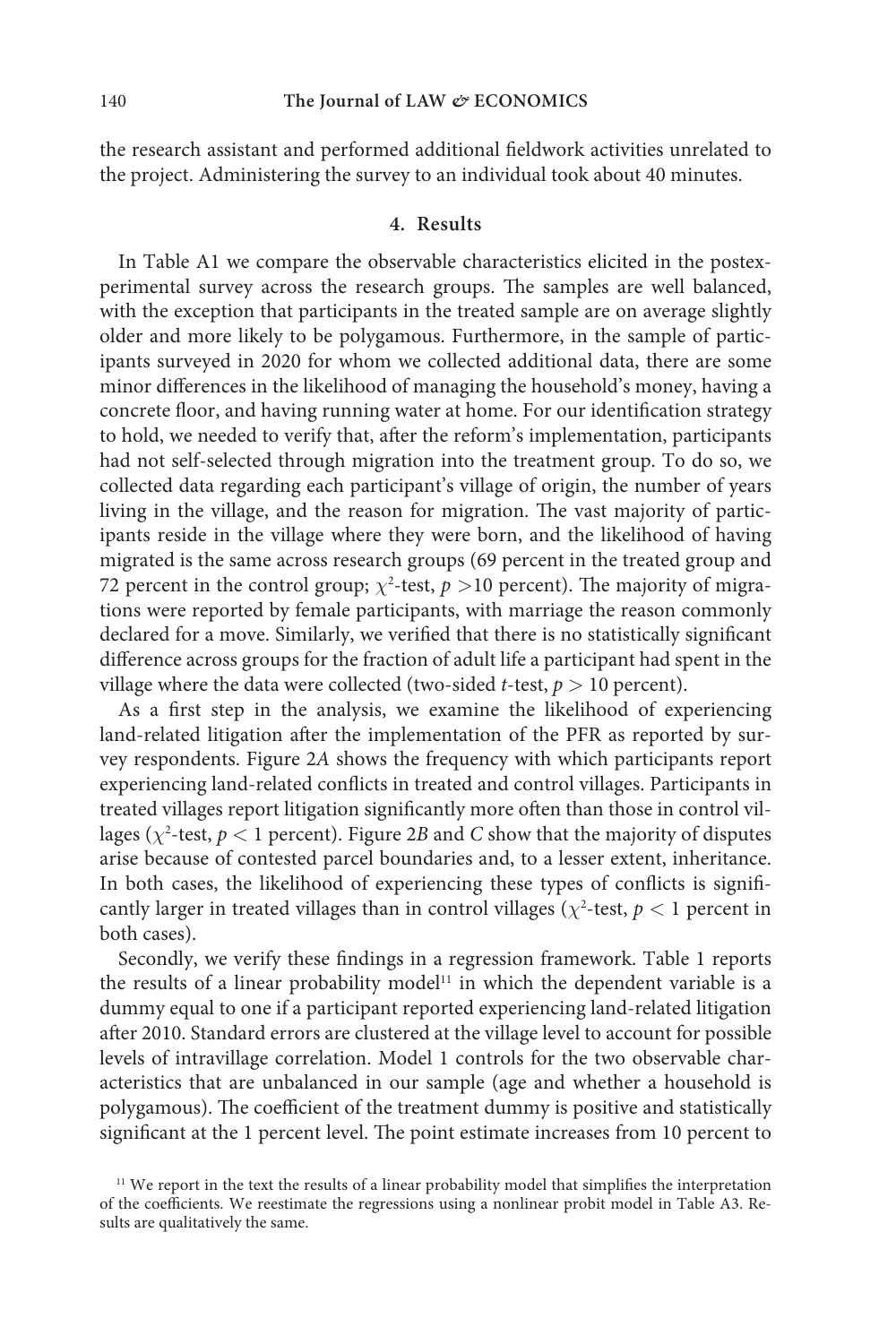

**Figure 2.** Land-related conflicts: full sample. *A,* All land-related conflicts; *B,* boundary conflicts; *C,* inheritance conflicts.

18 percent, which suggests that participants who had the PFR implemented are approximately 76 percent more likely to experience land-related conflicts. Model 2 also controls for the individual characteristics we collected in a postexperimental survey. The coefficient of the treatment dummy remains positive and strongly significant, and the point estimates are very similar. Model 3 includes further controls for village characteristics. The coefficient remains strongly significant,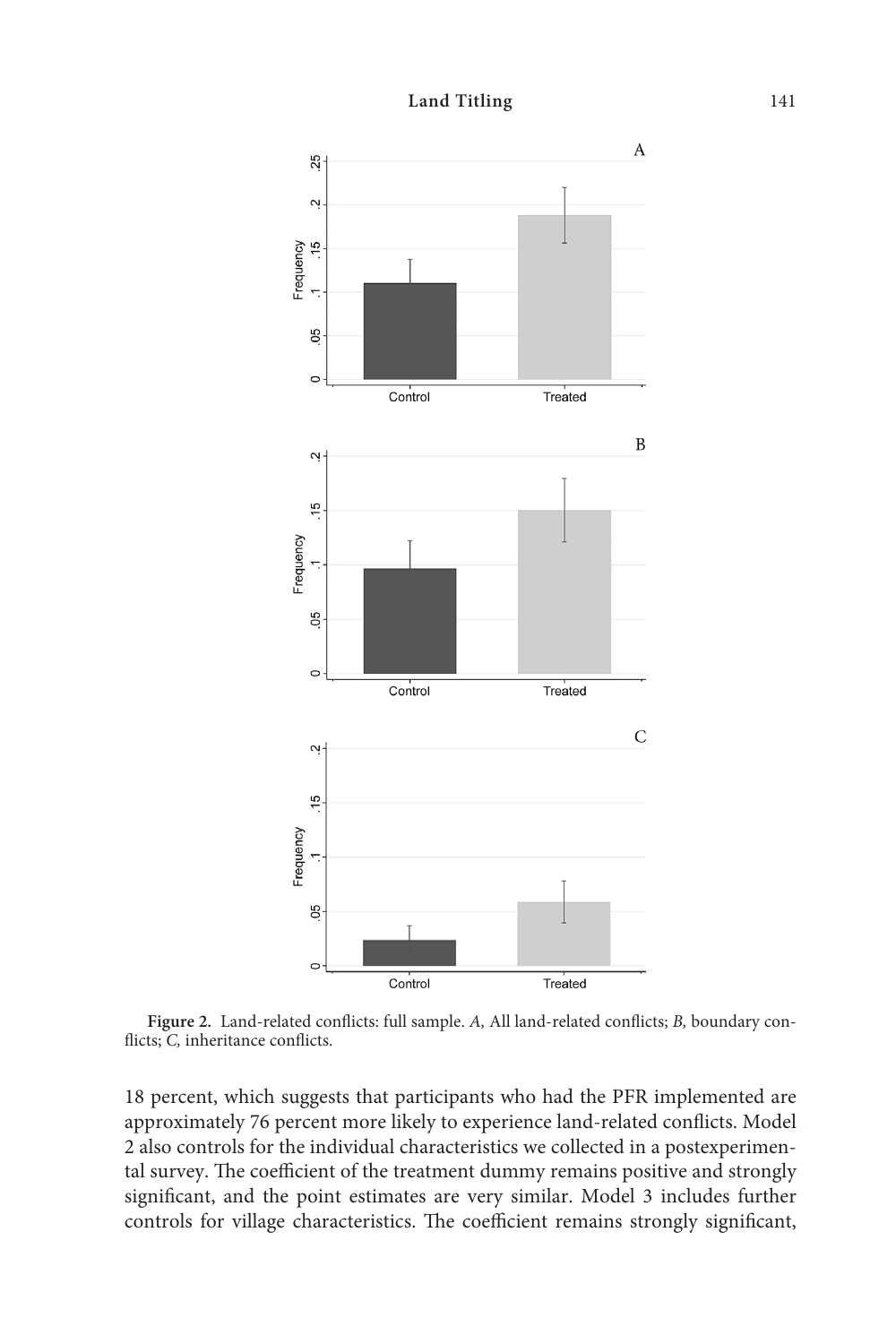|                     | Full Sample $(N = 1,086)$ |           |          |          | Reduced Sample ( $N = 977$ ) |           |  |
|---------------------|---------------------------|-----------|----------|----------|------------------------------|-----------|--|
|                     | Model 1                   | Model 2   | Model 3  | Model 4  | Model 5                      | Model 6   |  |
| Treated             | $.078**$                  | $.075***$ | $.101**$ | $.092**$ | $.091**$                     | $.115***$ |  |
|                     | (.028)                    | (.027)    | (.029)   | (.030)   | (.030)                       | (.030)    |  |
| Individual controls | No                        | Yes       | Yes      | No.      | Yes                          | Yes       |  |
| Village controls    | No                        | No        | Yes      | No       | No                           | Yes       |  |
| Constant            | $.103*$                   | .108      | .094     | $.115*$  | .063                         | .059      |  |
|                     | (.041)                    | (.083)    | (.087)   | (.044)   | (.089)                       | (.095)    |  |

| Table 1                                           |
|---------------------------------------------------|
| Likelihood of Experiencing Land-Related Conflicts |

**Note.** Results are from ordinary least squares regressions; robust standard errors clustered at the village level are in parentheses. The reduced sample excludes respondents in treated villages who do not own land. All regressions control for age and whether the participant is polygamous. Individual controls include gender, religion, a measure of risk preferences, whether the respondent is married, a dummy for literacy, and income. Village controls include population, distance from the closest paved road, a dummy for villages in the South, and a dummy for four villages that further developed the original land tenure reform.

\* Significant at the 5% level.

\*\* Significant at the 1% level.

and the point estimate suggests that being in a village where the reform was implemented roughly doubles the likelihood of experiencing litigation.

We continue the analysis by excluding from the sample 106 households in treated villages that took part in the survey but that did not own land parcels affected by the PFR. This could happen for various reasons, for example because all the land belonging to the household was located outside the village's borders and so was not included in the PFR—or because the respondents' household did not own land. All coefficients of the treatment dummies in the reduced sample are positive and strongly statistically significant. The estimated increase in the probability of litigation is larger than when the full sample of participants is considered, ranging between 80 percent and 190 percent. In Table A2, as a robustness check we reestimate the specifications presented in Table 1 using wild clustered bootstrapped standard errors with 999 repetitions. The qualitative results are the same.

We then verify what types of land-related conflicts were affected the most by the reform. In Tables A4 and A5, we replicate Table 1 including only conflicts related to parcel boundaries and land inheritance, respectively. The results suggest that conflicts over parcel boundaries significantly increased in treated villages. A large share of the estimated increase in conflicts generated by the reform can be attributed to this type of dispute. To a lesser extent, we also observe a significant increase in litigation concerning the inheritance of land.

We next examine the subsample of 594 participants surveyed in 2020, who answered a supplementary set of questions that make it possible to explore channels through which the PFR determined the observed increase in litigation. Those who experienced conflicts after the PFR's implementation were asked questions about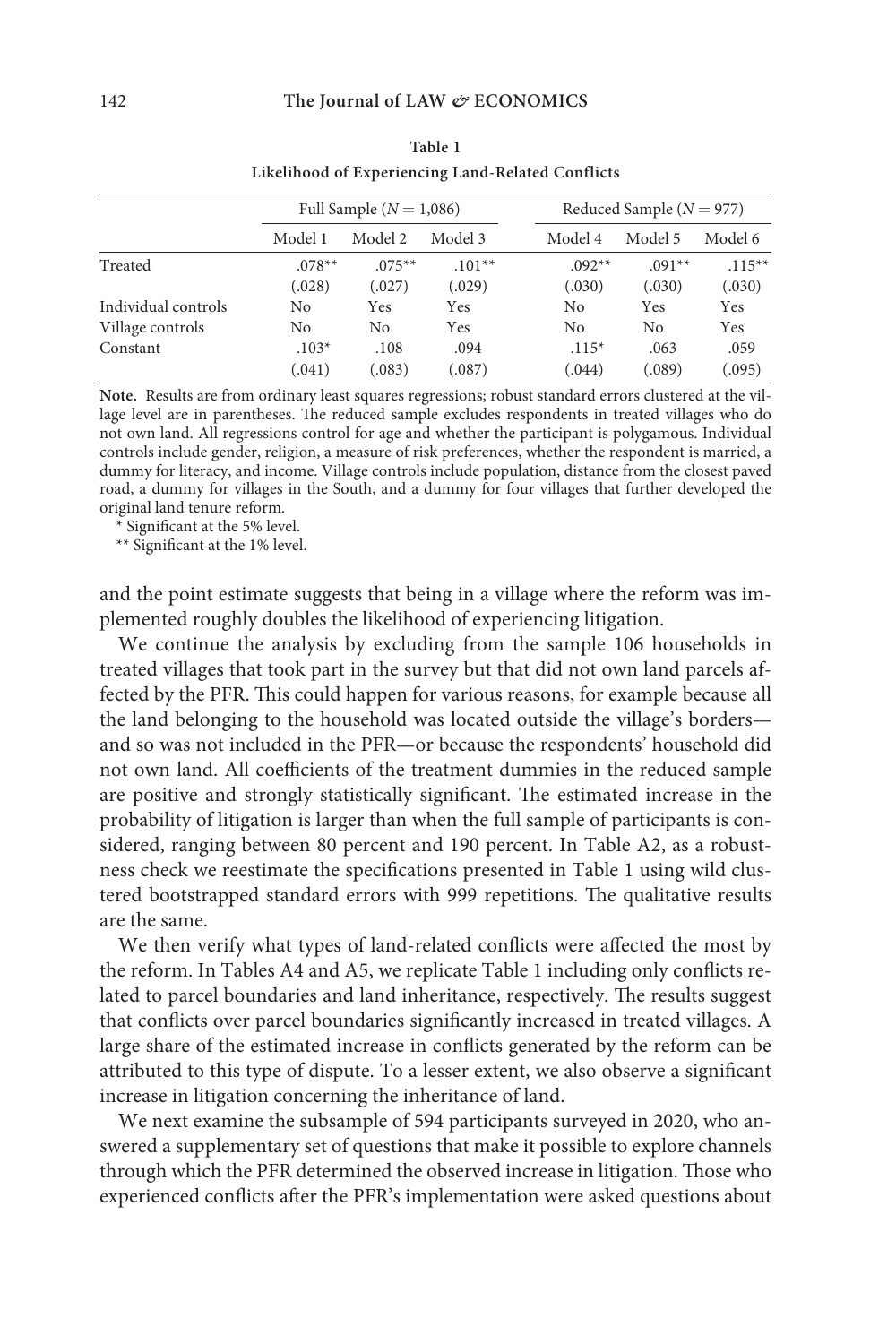how the disputes had been managed. Participants in the treated group reported a slightly longer average litigation process compared with the control group (30 versus 22 months, respectively), although the difference is not statistically significant. In the treated sample, 50 percent of respondents reported having resolved their disputes, a marginally significant lower amount than the 78 percent of control respondents ( $\chi^2$ -test,  $p = 8$  percent). Participants were also asked whether the conflicts they experienced involved violence and their opinion about the likelihood that a hypothetical land-related dispute may escalate into a violent episode (on a 1–7 Likert scale, where 1 represents the lowest probability). Participants report a similar frequency of violent episodes and belief in the likelihood of an escalation (2.53 for the treated group versus 2.63 for the control group; Kruskal-Wallis test,  $p > 10$  percent).

We check whether villagers who experienced the reform made different choices of conflict resolution mechanism. In particular, we asked which authority they initially approached: formal state courts, village authorities, or religious authorities. The majority of respondents in both groups first approached local village authorities (63 percent in the treated group and 72 percent in the control group; *p >*10 percent). However, the majority of participants who solved their conflicts reported that the final adjudication was done by a formal state tribunal—again with no significant differences between groups (73 percent in the treated group and 69 percent in the control group). This is in line with the predominant beliefs of participants in the 2020 survey, who reported that formal state courts have the last word when there are different adjudication outcomes from the three conflict resolution mechanisms. Of the 594 participants, 77 percent in the treated group and 70 percent in the control group consider the decision of a formal state tribunal to be unappealable (the difference is not statistically significant at conventional levels). Similarly, 83 percent of participants in both groups reported believing that state tribunals can be used as an appeals court by litigants who are not satisfied with the judgment of local or religious authorities (and who can afford to access the formal justice system). This evidence indicates that the PFR did not modify villagers' choices or perceptions concerning which mechanism to use to address land-related disputes, which suggests that this channel is unlikely to be responsible for the observed increase in litigation.

# **5. Why Formalization May Encourage Purging Litigation**

In this section, we suggest an explanation for the increase in litigation observed in treated villages. We use some simple algebra to clarify the argument. Following Arruñada and Garoupa (2005), let us assume that title defects are represented by the probability *θ* that a conflicting claim for ownership fully succeeds (0 *< θ <*1). This probability depends on which titling system (customary or formal registration) is in place and on the owners' decision to additionally perfect their titles. Under customary titling, such probability is  $\theta_0$ , but, as explained in Sec-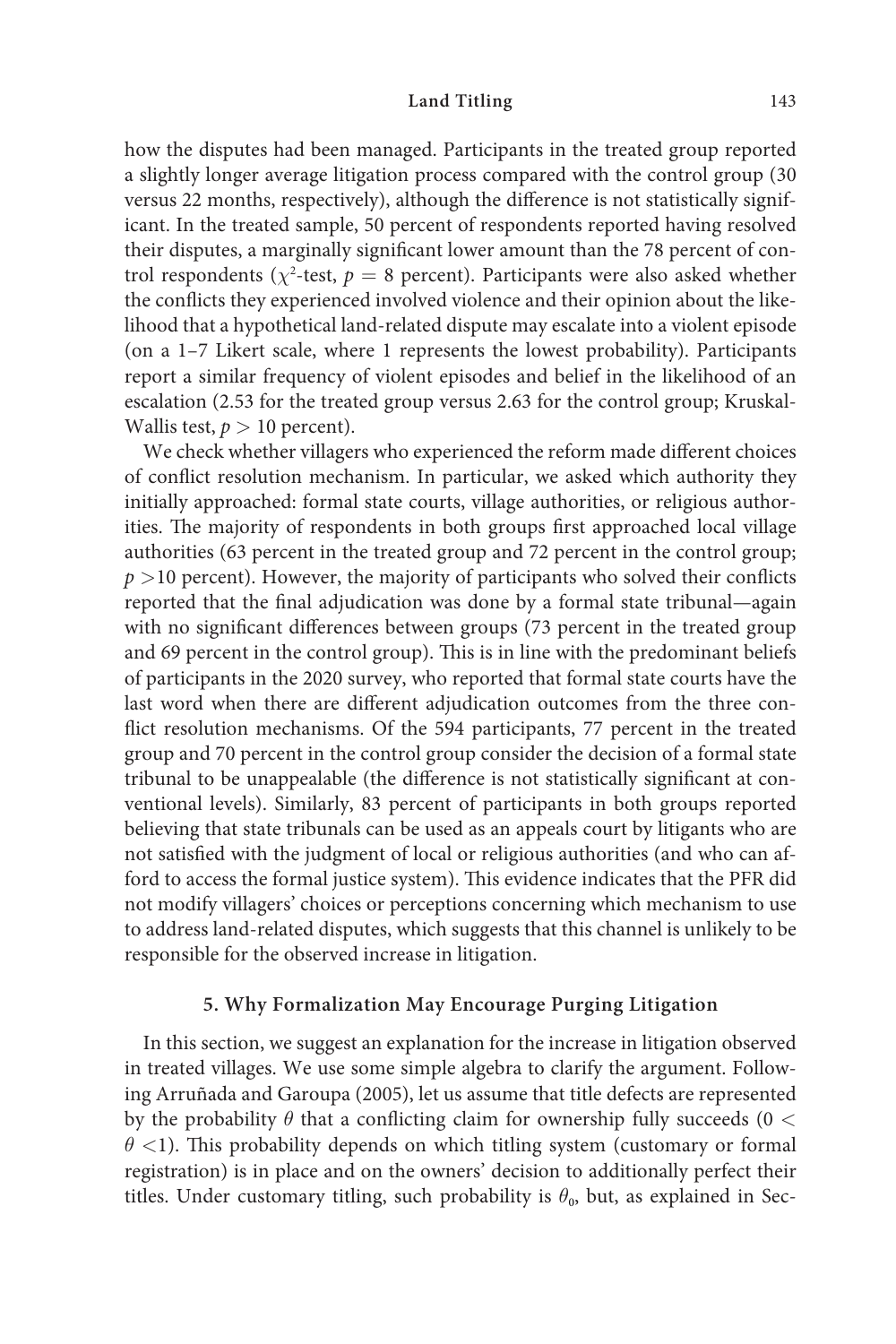tion 1, even if land ownership remains informal owners could spend resources to protect a title by activities such as planting a *karit*é tree, fencing a parcel, requesting an ownership certificate from the village chief, litigating the boundaries of a neighboring parcel, or clarifying ownership against all potential claimants in procedures functionally similar to the quiet-title suit used in the United States (Bray 2010).

Figure 3 shows the value of land when title conflicts exist as a function of its value *V* in an ideal world without conflicting claims, under different titling institutions, and with owners being able to make additional efforts to protect and perfect property rights. Let us assume that by spending a fixed amount  $p_0$  per parcel, owners can make a title safer by reducing the probability of losing the land to *θ*0*<sup>p</sup>*. When deciding whether to purge a title, owners will compare the value of the land without purging, given by a fraction  $(1 - \theta_0)$  of land value *V*, with the value after purging, given by  $(1 - \theta_{0p})V - p_0$ . The break-even point is

$$
V_0^* = \frac{p_0}{\theta_0 - \theta_{0p}}.
$$

Therefore, it is worthwhile for owners of informally held land to purge their titles if the value of the parcel is higher than  $V_0^*$ , but it is not worthwhile for land values lower than  $V_0^*$ . When a government introduces land titling, it usually does so and it did so in Benin—for all relevant parcels independent of their value and without cost for owners but imperfectly, so the probability of eviction after titling,  $\theta_1$ , remains positive even if it is lower than  $\theta_0$ . This decrease in the probability of eviction ( $\theta_0 - \theta_1$ ) is what causes the increase in land value driven by formalization and increases the slope of the value line in Figure 3.12 Again, owners can spend resources to additionally protect and purge their titles. Let us assume that by spending a fixed amount  $p_1$  per parcel, owners can make their titles safer by reducing the probability of losing the land from  $\theta_1$  to  $\theta_1$ <sup>p</sup>. When deciding whether to purge titles, owners compare the value of the formally titled land without additional purging, given by  $(1 - \theta_1)V$ , with the value after titling and purging, given by  $(1 - \theta_{1p})V - p_1$ . The new break-even point is

$$
V_1^* = \frac{p_1}{\theta_1 - \theta_1},
$$

<sup>12</sup> While estimating the effects of land titling on economic growth lies outside the scope of this article, some suggestive evidence that the Beninese PFR may have increased land value comes from a survey administered in 2011 to 154 chiefs of villages included in the PFR lottery pool (Goldstein 2011). Participants were asked to report the price for renting a hectare of good-quality agricultural land in their villages. The 82 respondents from villages in which the PFR had been implemented reported a renting price 31 percent higher than respondents in villages without PFR (two-sided *t*-test,  $p = 0.02$ ). Similarly, respondents in treated villages reported a hypothetical selling price that is 14 percent higher than that reported by respondents in control villages—although in this case the difference is not statistically significant (two-sided *t*-test,  $p = .39$ ).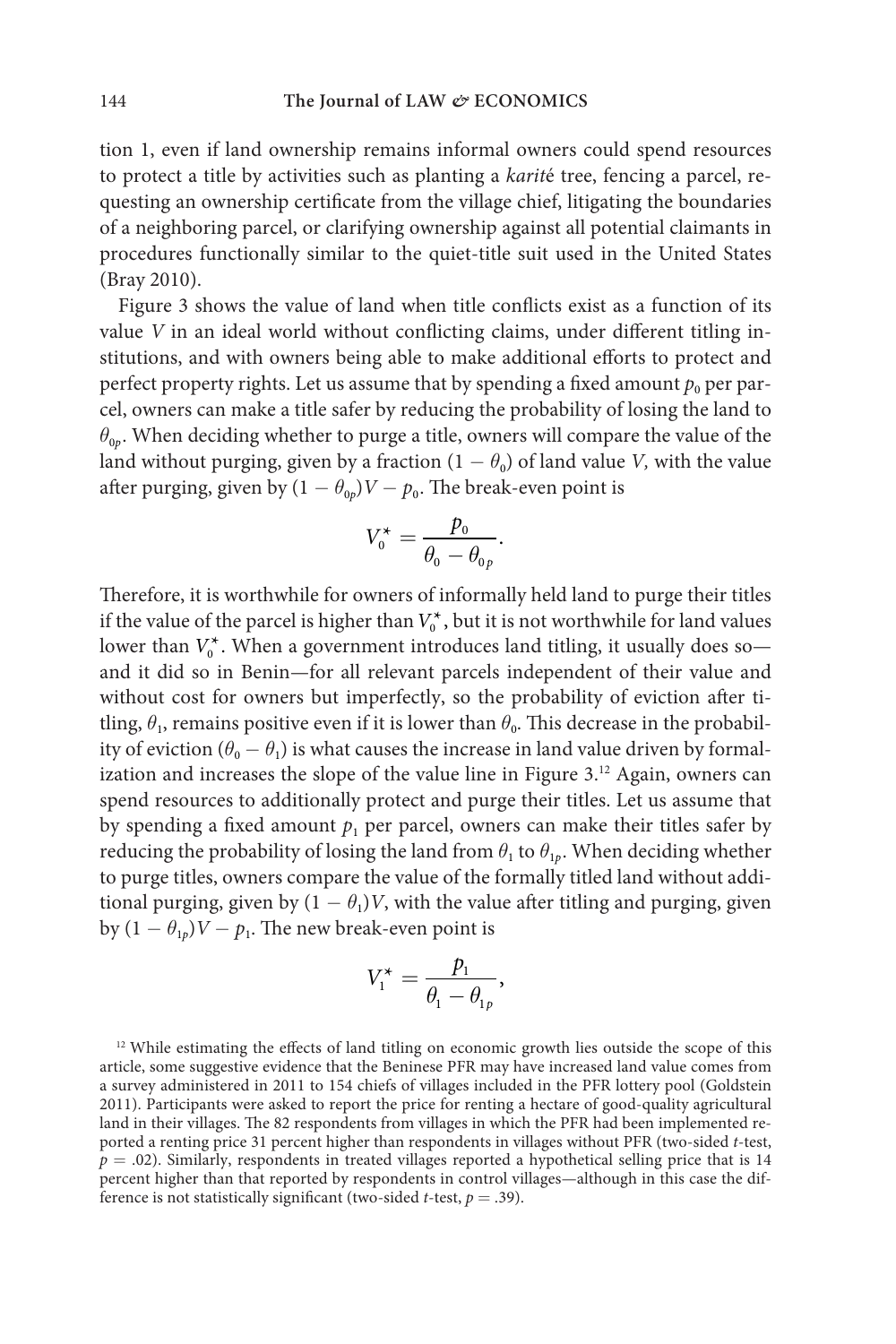

-Informality —= Informality and purging ----Free titling -- -Free titling and purging

**Figure 3.** Possible functions of land values

and the two break-even points are related by

$$
\frac{V_1^*}{V_0^*} = \frac{(\rho_1/p_0)(\theta_0 - \theta_{0p})}{\theta_1 - \theta_{1p}}.
$$

In principle,  $V_1^*$  can be lower or higher than  $V_0^*$ . However, it seems sensible to assume that after titling the identification of right holders and neighbors makes judicial purging cheaper, so  $p_1 < p_0$ , and/or more effective in reducing the probability of eviction, so  $(\theta_1 - \theta_{1p}) > (\theta_0 - \theta_{0p})$ , given that some collisions of rights are purged by titling and most right holders and claimants are identified.<sup>13</sup> This results in  $V_1^*$  <  $V_0^*$ , as in Figure 3. In that case, after titling, owners will spend additional resources to protect their titles on land of relatively lower value. Thus, litigation is expected predominantly over low-value parcels, since under the customary regime parties had already clarified existing rights for parcels of higher value—for instance, by fencing their property, litigating with neighbors, or or-

<sup>13</sup> As argued in Arruñada (2012, p. 56), "Compared to privacy, deed recordation provides more possibilities for contracting the removal of defects, because defects are better known to buyers and insurers. The identification of right holders also gives greater security to the summary judicial hearings that serve to identify possible adverse claims and publicly reallocate *in rem* rights. These summary hearings continue to exist today in, for example, the French judicial purge and the US 'quiet title' suit. In addition to purging titles directly, the existence of such a court-ordered purging possibility also reduces bargaining costs indirectly by encouraging recalcitrant claimants to reach private agreements (Cabrillac and Mouly 1997, pp. 732–40)."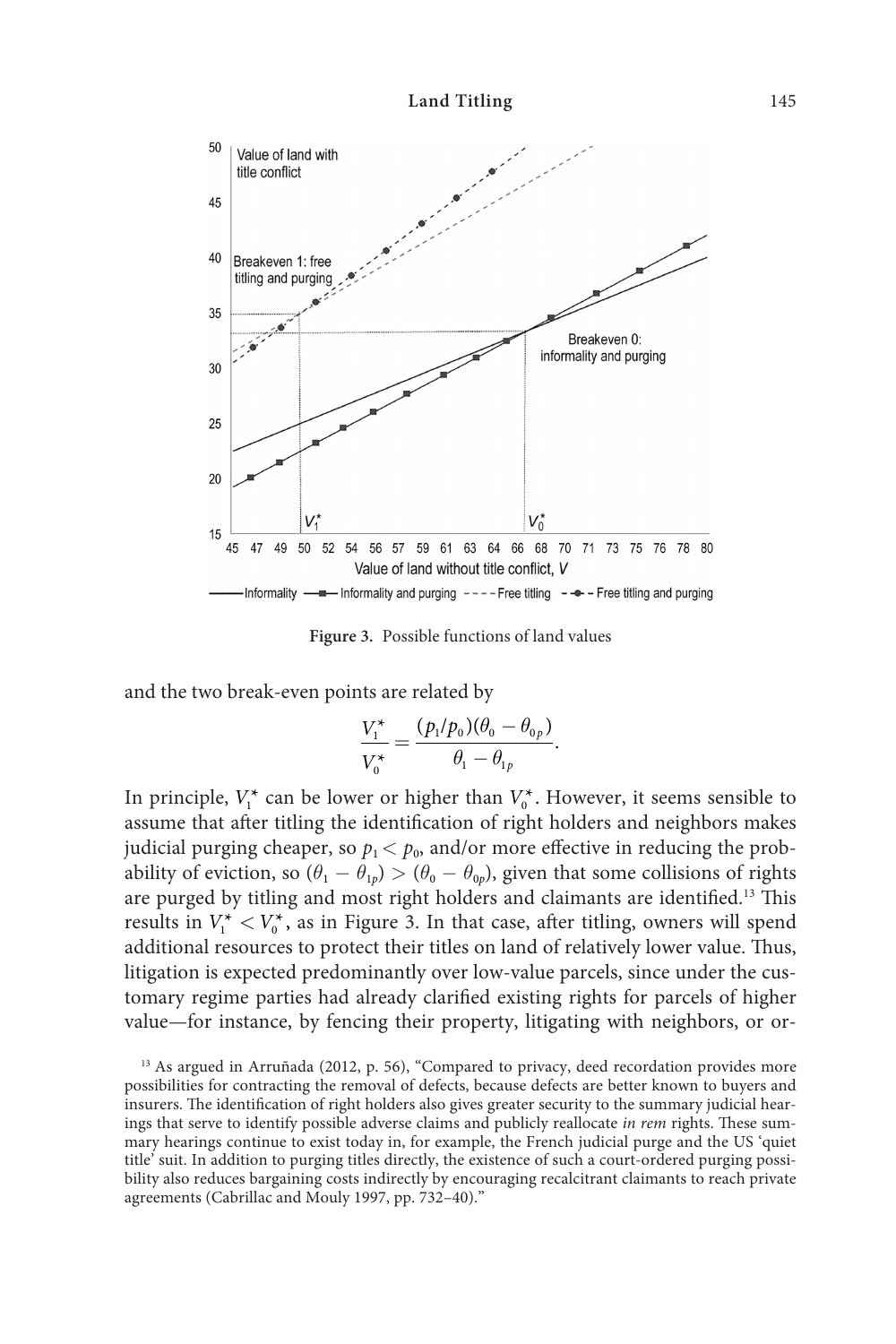ganizing public ceremonies attended by the community for the conveyance and public notice of rights.14,15

We investigate whether in our sample land parcels of different values and productivity were affected differently in terms of changes in the conflict rate by the formalization of land rights. Accounting for the value of a land plot in rural African villages is a complex task, since the productivity and value of land parcels are characterized by substantial within-village variability (Beaman et al. 2015). Given that we lack data on land quality, we proxy land value by the level of market integration and wealth of the households possessing the land and thus rely on the evidence that wealthier villagers own more productive land, operate more in markets, and are more active in the market economy (Beaman et al. 2015; Fabbri 2021). We first collected data on the share of calories consumed in households from food purchased in the market (rather than self-produced). We classified those who reported purchasing food for more than half of the consumed calories from the market as respondents with a high level of market integration. We then reestimated the main model specification in Table 1 by separating and comparing within categories the effects of the reform for households characterized by high and low levels of market integration.

The results are reported in model 1 of Table 2. The baseline category is control households with a low level of market integration. The small and insignificant coefficient of the term Control *×* High MI shows that the likelihood of experiencing conflicts is the same for control subjects characterized by high levels of market integration. Similarly, the coefficient of the term Treated  $\times$  High MI is not statistically different from coefficients of the baseline and high-market-integration control groups (*F*-test,  $p = .36$  and  $p = .26$ , respectively). What drives the esti-

<sup>&</sup>lt;sup>14</sup> As suggested by a referee, if owners' protection efforts made high-value land relatively more secure before titling, then the reform should have produced the largest increase in tenure security for low-value land, and we should observe a larger increase in investments for low-value parcels. While we do not have data on investments for land parcels owned by participants in our sample, evidence from a World Bank survey collected in 2011 from owners of 5,634 land parcels in PFR-affected villages suggests that this seems to be the case (Goldstein 2011). We classify each parcel as high value or low value depending on whether its selling value as reported by the owner is above or below the sample average. We then compare as a proxy for investments whether trees were planted in the previous 12 months (tree planting is a long-term investment since trees take some years before starting production). In low-value parcels, the propensity to plant trees in the previous year is significantly higher for land parcels included in the PFR compared with non-PFR parcels (6.7 percent versus 4.4 percent; two-sided *z*-test,  $p = .01$ ). Conversely, in high-value land parcels tree planting is on average more frequent but equally likely for land parcels included in the PFR and for control parcels (8.2 percent versus 7.1 percent; two-sided z-test,  $p = .47$ ).

<sup>&</sup>lt;sup>15</sup> Considering that subsidized titling is usually replaced by costly titling, owners may consider this higher future cost of titling. Again, assuming a fixed cost per parcel *r* of registering subsequent transactions, only parcels valued above a new threshold such as  $V_2^* = (r + p_2)(\theta_2 - \theta_{2p})$  between  $V_1^*$  and  $V_0^*$  would be registered and purged. Other break-even points are possible depending on the relative value of the parameters, most likely with some land among the three possibilities; that is, informal, registered but not purged, or registered and purged. What matters for our purposes is that, in anticipation of costly titling, voluntary purging would probably focus on land between  $V^\star_2$  and  $V^\star_{\rm 0}$ on relatively lower-value land.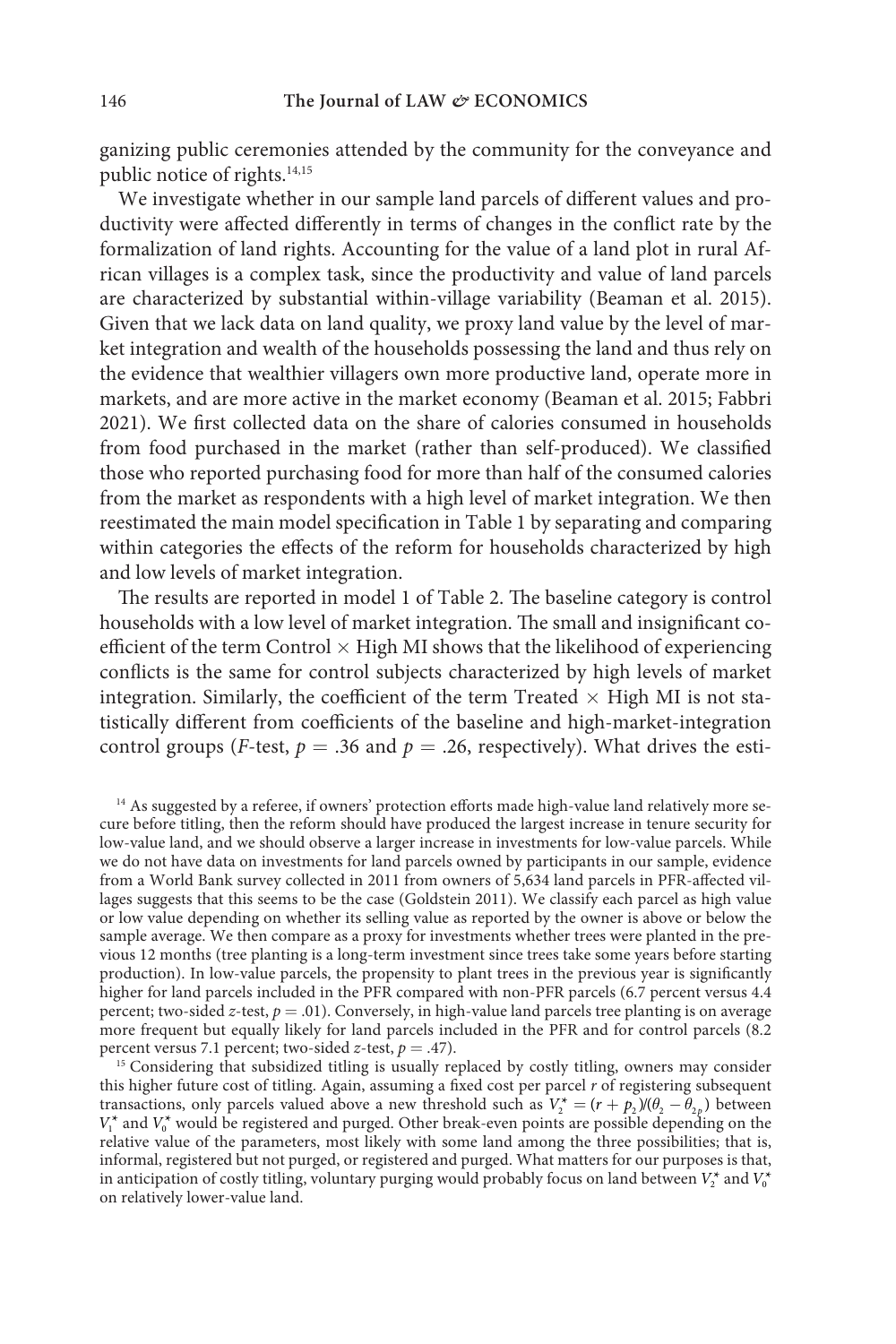|                              | Model 1 | Model 2  | Model 3  | Model 4  | Model 5  | Model 6  |
|------------------------------|---------|----------|----------|----------|----------|----------|
| Control $\times$ High MI     | $-.023$ | $-.024$  |          |          |          |          |
|                              | (.040)  | (.042)   |          |          |          |          |
| Treated $\times$ Low MI      | $.082*$ | $.100**$ |          |          |          |          |
|                              | (.032)  | (.034)   |          |          |          |          |
| Treated $\times$ High MI     | .029    | .032     |          |          |          |          |
|                              | (.032)  | (.043)   |          |          |          |          |
| Control $\times$ High Income |         |          | $.050*$  | .033     |          |          |
|                              |         |          | (.023)   | (.022)   |          |          |
| Treated $\times$ Low Income  |         |          | $.097**$ | $.123**$ |          |          |
|                              |         |          | (.034)   | (.033)   |          |          |
| Treated $\times$ High Income |         |          | $.083*$  | $.069*$  |          |          |
|                              |         |          | (.032)   | (.030)   |          |          |
| Control $\times$ High Wealth |         |          |          |          | .025     | .030     |
|                              |         |          |          |          | (.020)   | (.020)   |
| Treated $\times$ Low Wealth  |         |          |          |          | $.104**$ | $.124**$ |
|                              |         |          |          |          | (.036)   | (.032)   |
| Treated $\times$ High Wealth |         |          |          |          | $.059+$  | $.067*$  |
|                              |         |          |          |          | (.032)   | (.031)   |
| Constant                     | $-.033$ | $-.055$  | $-.023$  | $-.065$  | $-.137$  | $-.077$  |
|                              | (.102)  | (.115)   | (.113)   | (.126)   | (.087)   | (.084)   |
| Sample                       | Full    | Reduced  | Full     | Reduced  | Full     | Reduced  |
| N                            | 593     | 515      | 593      | 515      | 593      | 515      |

**Table 2 Likelihood of Experiencing Land-Related Conflict: Heterogeneity Analysis**

**Note.** Results are from ordinary least squares regressions; robust standard errors clustered at the village level are in parentheses. High and low levels of market integration (MI) are determined by whether the fraction of caloric intake from food purchased in the market is larger than the sample median. Income is self-reported weekly income. Wealth includes the following indicators: whether the house has a concrete floor, electricity, or radio or television; whether someone in the household owns a motorbike, car, bank account, or credit card; and whether the household has exclusive use of a land parcel. Individual controls include age, gender, religion, a measure of risk preferences, whether the respondent is married, whether the respondent is polygamous, a dummy for literacy, education level, and income. Village controls include population, distance from the closest paved road, a dummy for villages in the South, and a dummy for four villages that further developed the reform.

**<sup>+</sup>** Significant at the 10% level.

\* Significant at the 5% level.

\*\* Significant at the 1% level.

mated increase in conflicts that we observe for subjects in the treated group is the sample of households with low levels of market integration. Compared with the baseline, for this group the increase in the likelihood of experiencing conflicts after the PFR was implemented is large and statistically significant (at the 5 percent level in model 1, in which we include the whole sample of participants, and at the 1 percent level in model 2, in which we exclude 78 households in treated villages that did not own land subject to the PFR).

We replicate the analysis using self-reported household income as a proxy for land value (in models 3 and 4) and an index of household wealth based on eight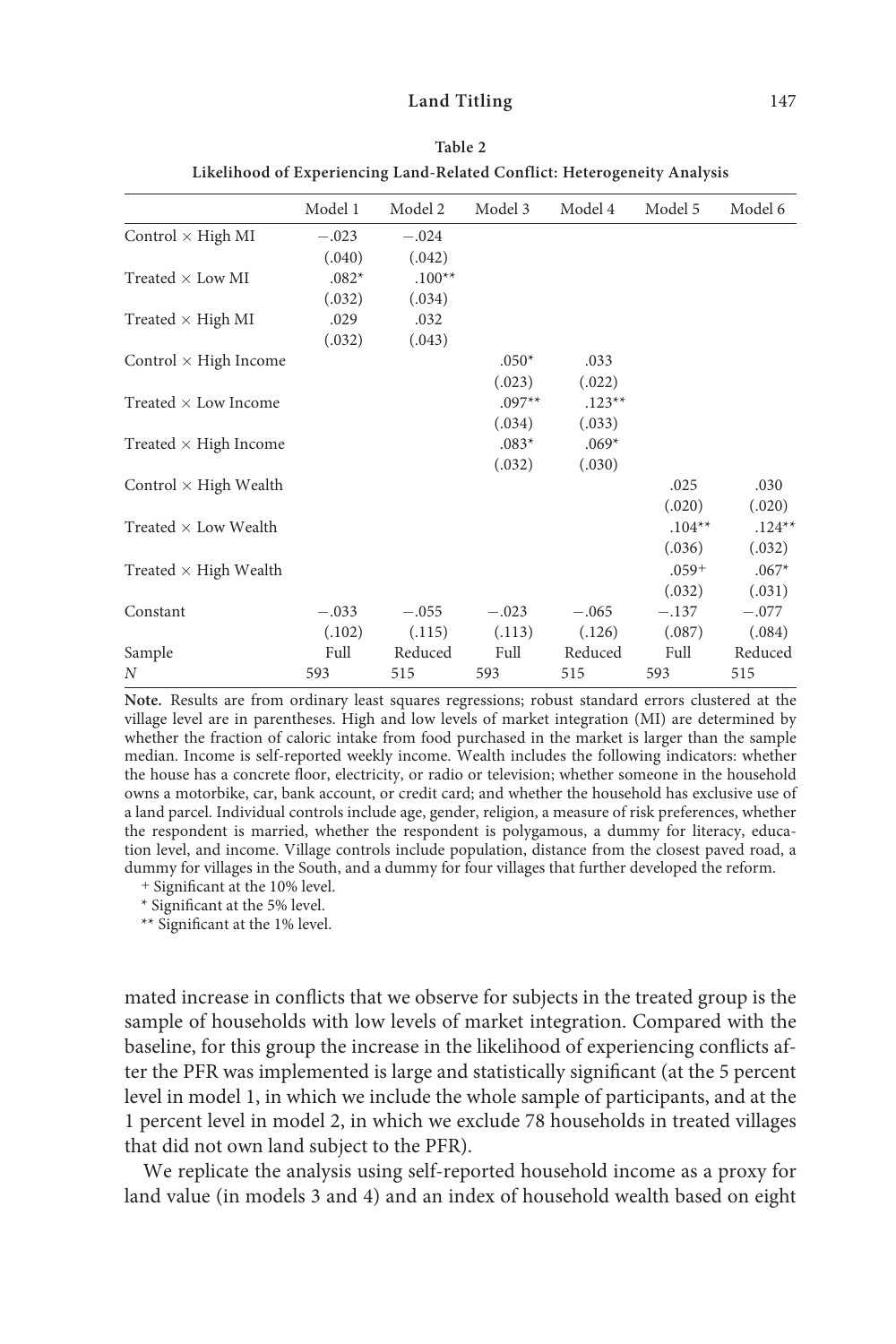indicators (in models 5 and 6).16 In all cases and specifications, the qualitative results are the same. In particular, *F*-tests comparing treated and control respondents in the high-income conditions or in the high-wealth conditions find no statistically significant difference in the likelihood of experiencing conflicts. Conversely, comparing Treated *×* Low Income with the baseline category Control *×* Low Income or Treated *×* Low Wealth with the baseline category Control *×* Low Wealth returns differences in conflict rate that are statistically significant at the conventional level or better in all cases. To summarize, in our sample PFR titling caused a significant increase in litigation for respondents with low levels of market integration, income, and wealth—indicators that we use to identify them as owning low-value parcels. However, the reform had no effect on conflict for individuals owning high-value parcels.

# **6. Conclusion**

The relationship between the formalization of land rights and litigation has sparked a heated debate, with some scholars arguing that well-defined land rights resolve ambiguous claims and prevent conflicts, while others hold that land demarcation favors the emergence of latent disputes, displaces the social safety net of collective tenure, and enhances litigation. We shed light on this topic by verifying empirically the effects of a land-rights-formalization program in rural Benin on land-related litigation 10 years after its implementation and by proposing an explanation for the observed effects based on the complementary character of formal titling and title-driven litigation.

Our identification strategy is based on random allocation of rights formalization across villages through a public lottery, which makes the Beninese PFR the first case of a large-scale land tenure reform implemented as an RCT. We find that, when looking at average effects over the full sample, formalization significantly increased the likelihood of experiencing land-related conflicts, roughly doubling households' litigation rate in the villages where the reform was implemented. Litigation mostly concerned parcels' boundaries and, importantly, did not increase violence. Through an identification strategy based on an unquestionably random allocation of titles, which is uncommon to observe in the literature, these results suggest that property rights for land affect land-related litigation.

We assert that the reform, by registering all land parcels in a village irrespective of their value and at the same time awarding incomplete land titles not fully purged, increased demand for litigation aimed to clarify existing rights. Consistent with this explanation, we find that formalization had no effect on the litigation rate of wealthier and more market-integrated households that are likely to own land parcels that, given their greater value, had already had titles purged

<sup>&</sup>lt;sup>16</sup> Seven indicators are from the World Values Survey: whether the house has a concrete floor, electricity, or radio or television and whether someone in the household owns a motorbike, car, bank account, or credit card. We add an indicator of whether the household has exclusive access to and use of a land parcel.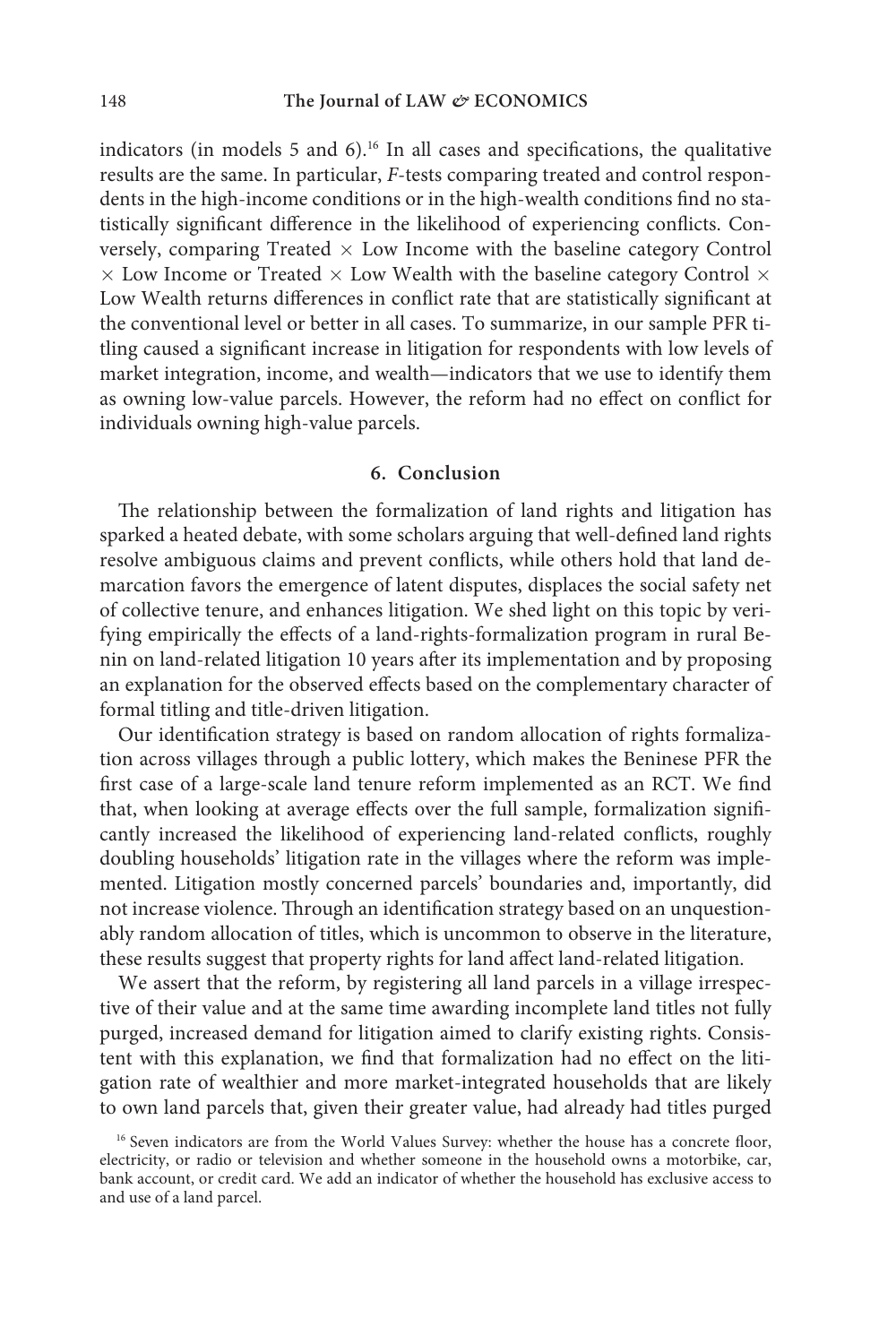before formal titling. Conversely, the estimated increase in litigation is concentrated in households characterized by lower levels of market integration and wealth, which are likely to own parcels of lower value whose titles were not privately profitable to purge under the customary system.

Some caveats are in order. First, it is worth emphasizing that the increase in litigation observed in villages where the reform was implemented is not necessarily an inefficient outcome. Indeed, litigation aimed at clarifying existing rights likely represent a positive step toward establishing more secure property rights. More generally, such increases seem to suggest that the desirability of litigation to clarify property rights depends on the situation under scrutiny and should be established on a case-by-case basis. For instance, while purging property titles through judicial means may increase land value and investments in a society endowed with well-functioning dispute resolution mechanisms, policy makers designing tenure reforms may want to take steps to mitigate the emergence of additional conflicts in contexts already plagued by social or ethnic tensions.

Second, the extent to which these results apply outside the context of our study requires some additional qualifications. Beninese villages are characterized by conditions that are common to most rural areas of other low-income countries worldwide, such as high costs to obtain formal land titles relative to parcel values and the consequent predominance of customary tenure. In addition, case studies and ethnographic evidence indicate how both in the French-speaking African context (Delville 2019) and in other African countries (Deininger and Castagnini 2006; Platteau 1996) land rights formalization and universal titling efforts can generate the same types of conflicts we observe in Benin. In this sense, we suggest that the argument presented in this article might be relevant for other low-income countries that are similar to rural Benin.

However, care must be exercised when applying our main argument to other contexts because, even if the environment of Benin is quite common in lowincome countries, part of the results may hinge on the circumstances of its PFR intervention. In particular, two contextual variables may play an important role by affecting the presence of latent conflicts and the extent of private (pretitling) purging. On the one hand, in Benin all assets were land parcels and not buildings (the vast majority of buildings in these villages are mud structures and are not titled). Parcels are likely to be the source of more latent conflicts than buildings because of greater difficulties in physically demarcating them using identification and boundaries. Consequently, one could expect different results in urban areas. On the other hand, our results are consistent with the existence of land parcels with values heterogeneous enough to trigger different degrees of private purging before public titling. These differences could be absent in environments at an earlier stage of market integration and economic development, and therefore it is possible that litigation will be affected differently in such contexts. Moreover, in more economically developed areas where more valuable land has been used as collateral for credit, given the abstract nature of these mortgage-like property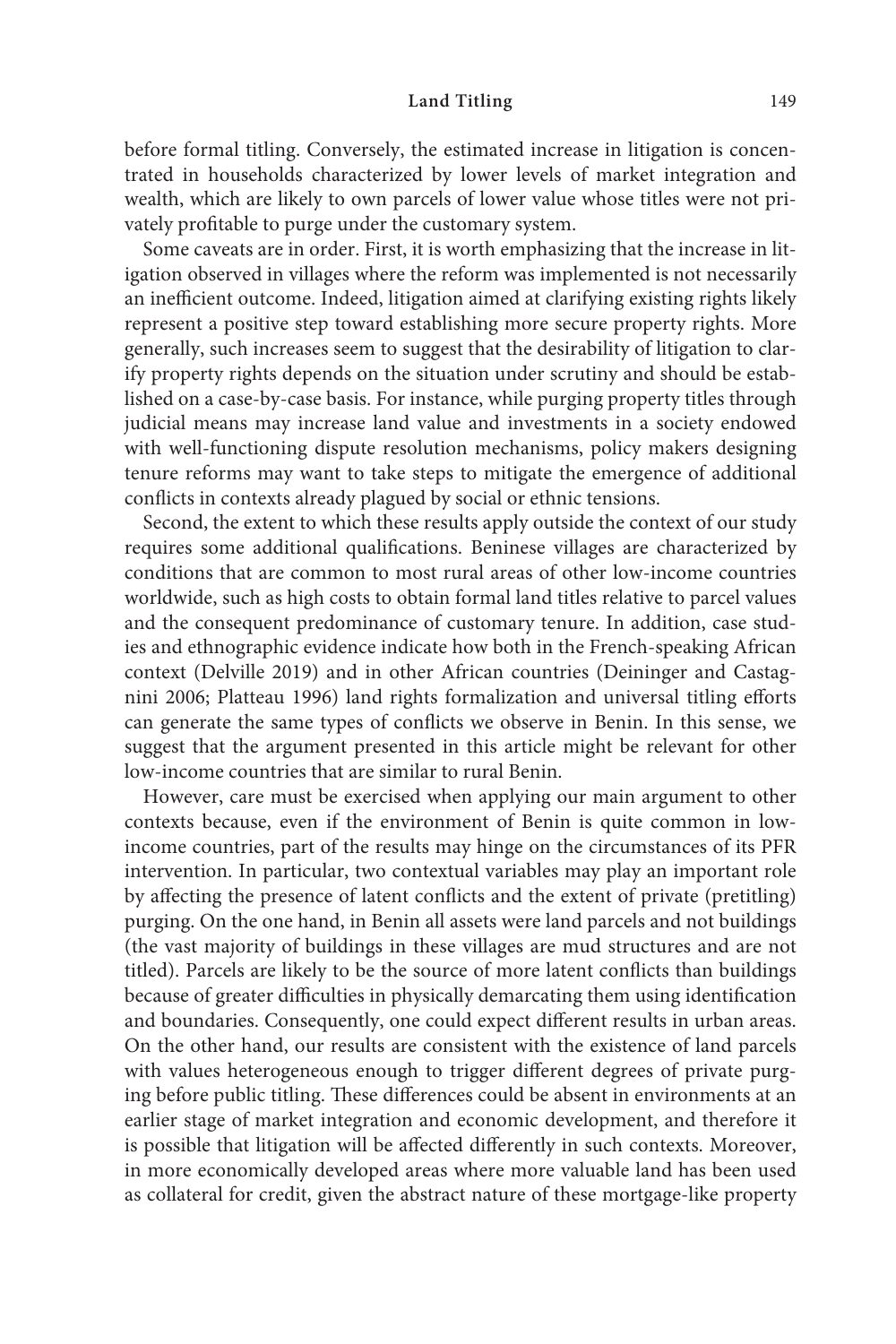rights, private purging is often out of the question. Consequently, it is conceivable that litigation around such abstract rights to higher-value land could increase after titling.

Our results contribute to the broader debate regarding the costs and benefits of universal versus selective land titling (Arruñada 2015; Connelly 2016). For the past few decades, governments in developing countries have usually introduced land titling on a universal basis, registering all parcels in a given area. However, more recently universal titling has been subject to scrutiny (Arruñada 2017; Bruce 2012; Connelly 2016), and some land-titling projects were redesigned accordingly (for example, Ali, Deininger, and Goldstein 2014; Ali, Deininger, and Duponchel 2017; Deininger et al. 2008). Here we contribute to the discussion by focusing on a specific externality of universal titling: given its emphasis on coverage and quantity, it leads to minimizing average cost and thus to sacrificing the quality of title and possibly an increase in the demand of complementary purging. Moreover, the standard policy of subsidizing initial formal titling may also cause a transitory surge in litigation if owners expect titling prices to continue to be subsidized in the future (for example, 0 instead of *r*). Although our study is not aimed at assessing the (in-)efficiency of title-driven litigation, our findings emphasize the importance of taking this externality into account when designing tenure reforms and evaluating the consequences and trade-offs associated with different approaches to land rights formalization.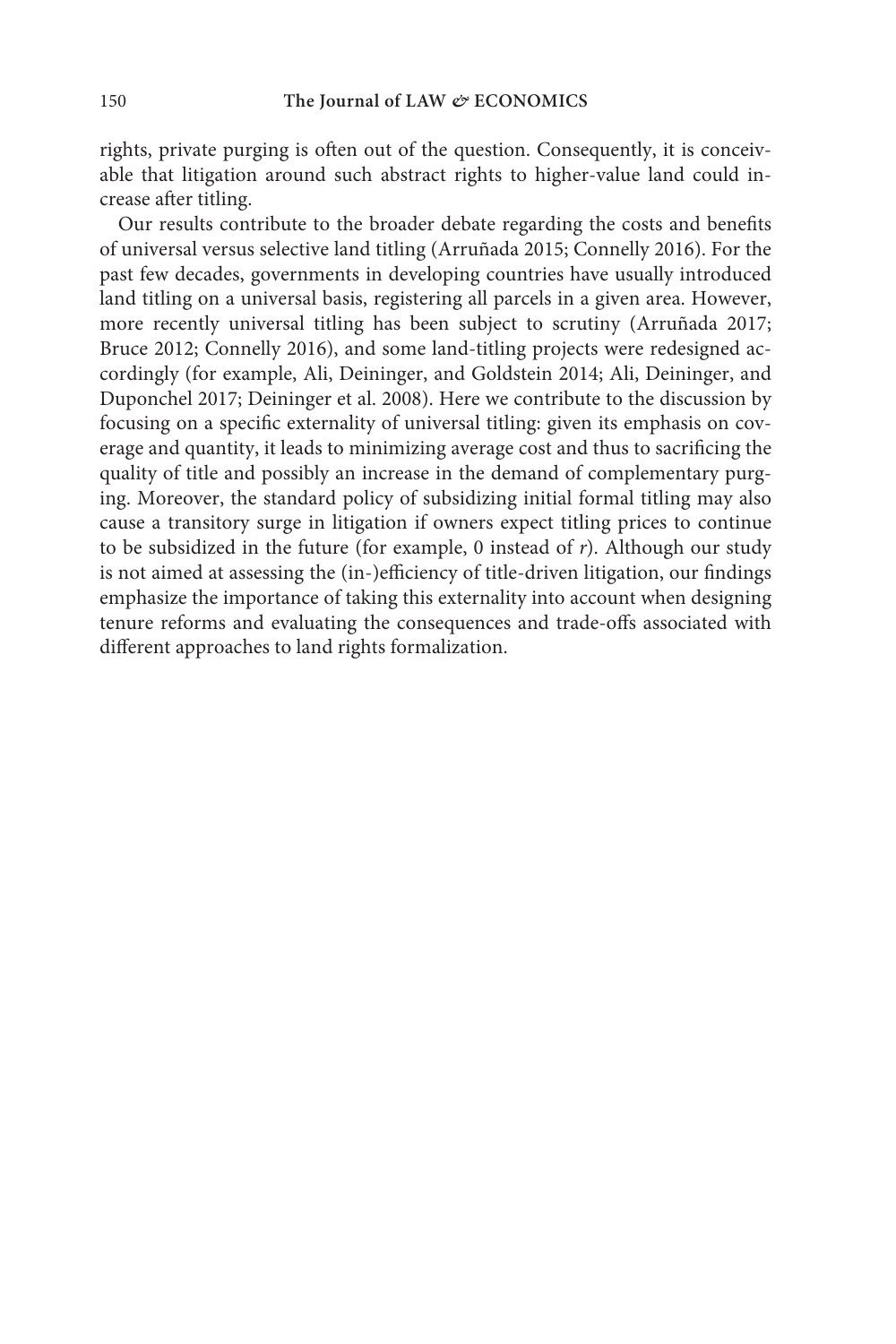# **Appendix**

# **Supplementary Analysis**

|                 |                        | 2017 and 2020          |                            |                        | 2020                   |                            |  |  |
|-----------------|------------------------|------------------------|----------------------------|------------------------|------------------------|----------------------------|--|--|
|                 | Treated<br>$(n = 578)$ | Control<br>$(n = 508)$ | Difference<br>$(p$ -value) | Treated<br>$(n = 306)$ | Control<br>$(n = 287)$ | Difference<br>$(p$ -value) |  |  |
| Male            | .53                    | .52                    | .75                        |                        |                        |                            |  |  |
| Age             | 41.0                   | 37.8                   | .01                        |                        |                        |                            |  |  |
| Muslim          | .40                    | .39                    | .80                        |                        |                        |                            |  |  |
| Vodoun          | .20                    | .18                    | .63                        |                        |                        |                            |  |  |
| Christian       | .36                    | .37                    | .77                        |                        |                        |                            |  |  |
| Married         | .88                    | .86                    | .24                        |                        |                        |                            |  |  |
| Polygam         | .53                    | .45                    | .01                        |                        |                        |                            |  |  |
| Literate        | .43                    | .38                    | .10                        |                        |                        |                            |  |  |
| Foodsatisfact   | 3.13                   | 3.44                   | .01                        |                        |                        |                            |  |  |
| Housesatisfact  | 3.14                   | 3.29                   | .08                        |                        |                        |                            |  |  |
| Healthsatisfact | 3.01                   | 3.17                   | .10                        |                        |                        |                            |  |  |
| Moneysatisfact  | 3.10                   | 3.24                   | .10                        |                        |                        |                            |  |  |
| Bornvillage     | .69                    | .72                    | .36                        |                        |                        |                            |  |  |
| Fracyearsinvil  | .81                    | .79                    | .38                        |                        |                        |                            |  |  |
| Householdnr     |                        |                        |                            | 9.84                   | 9.78                   | .91                        |  |  |
| Managefinance   |                        |                        |                            | .99                    | .96                    | .03                        |  |  |
| Land (hectares) |                        |                        |                            | 4.94                   | 5.74                   | .33                        |  |  |
| Rooms           |                        |                        |                            | 3.88                   | 3.51                   | .14                        |  |  |
| Concretefloor   |                        |                        |                            | .66                    | .59                    | .05                        |  |  |
| Electricity     |                        |                        |                            | .38                    | .35                    | .44                        |  |  |
| Water           |                        |                        |                            | .27                    | .18                    | .01                        |  |  |
| Radio-TV        |                        |                        |                            | .65                    | .61                    | .23                        |  |  |
| Car             |                        |                        |                            | .09                    | .06                    | .17                        |  |  |
| Moto            |                        |                        |                            | .82                    | .78                    | .24                        |  |  |
| Social-rank     |                        |                        |                            | 4.43                   | 4.33                   | .50                        |  |  |

# **Table A1 Balance of Observable Characteristics across Experimental Groups**

Note. The *p*-values are calculated using a two-sided *t*-test for continuous variables and a  $\chi^2$ -test for dummy variables.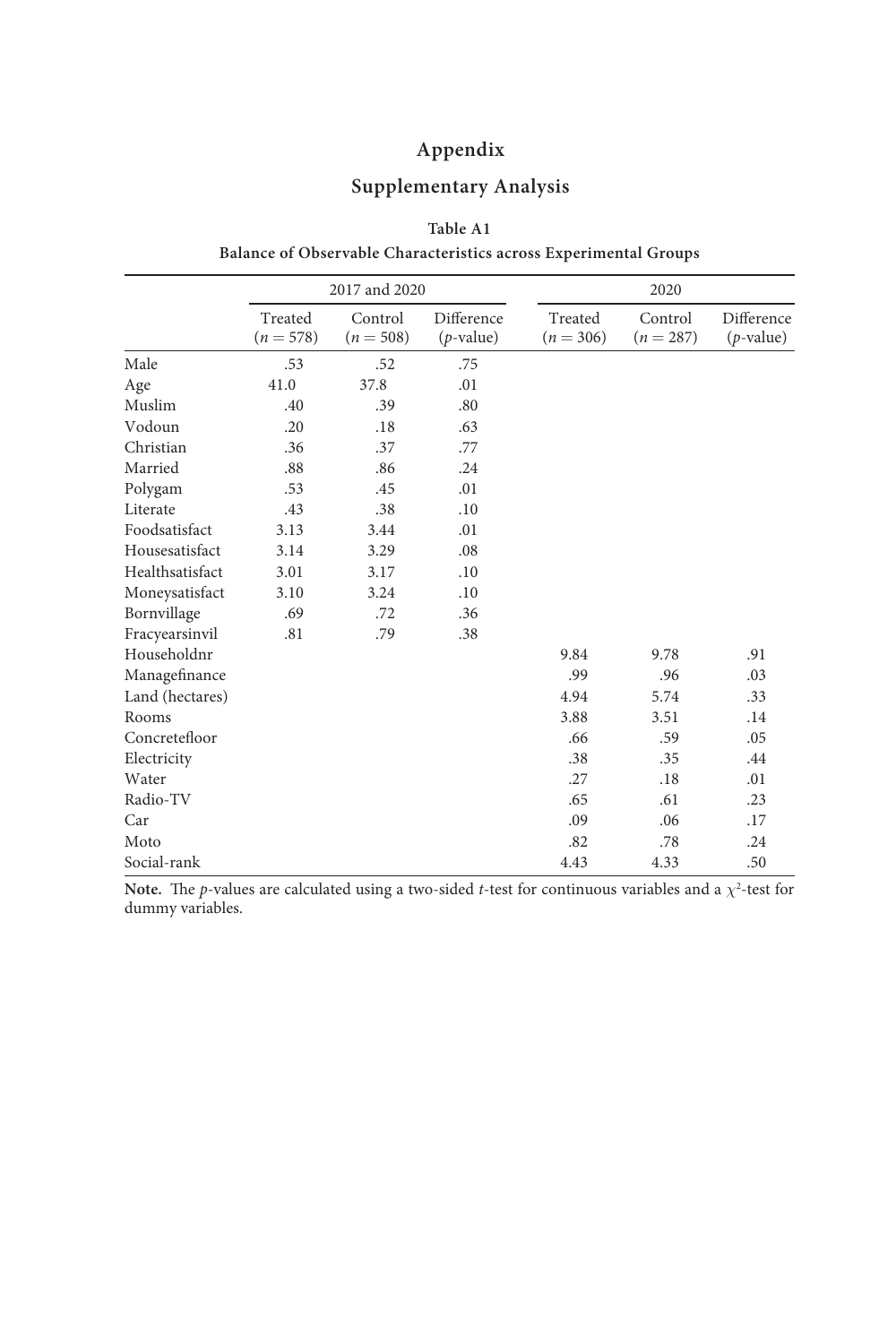|                     | Full Sample $(N = 1,086)$ |             |            |                | Reduced Sample ( $N = 977$ ) |            |
|---------------------|---------------------------|-------------|------------|----------------|------------------------------|------------|
|                     | Model 1                   | Model 2     | Model 3    | Model 4        | Model 5                      | Model 6    |
| Treated             | .078                      | .075        | .101       | .092           | .091                         | .115       |
| Confidence interval | [.02, .13]                | [.019, .13] | [.04, .17] | [.03, .16]     | [.03, .15]                   | [.05, .18] |
| $p$ -Value          | .009                      | .013        | .003       | .007           | .005                         | .002       |
| Individual controls | No                        | Yes         | Yes        | N <sub>0</sub> | Yes                          | Yes        |
| Village controls    | No                        | No          | Yes        | No             | No                           | Yes        |
| Constant            | $.103*$                   | .108        | .094       | $.115*$        | .063                         | .059       |
|                     | (.041)                    | (.083)      | (.087)     | (.044)         | (.089)                       | (.095)     |

| Table A2                                                               |
|------------------------------------------------------------------------|
| Robustness Check for Likelihood of Experiencing Land-Related Conflicts |

**Note.** Results are from ordinary least squares regressions. Wild cluster bootstrapped robust standard errors estimated with 999 repetitions and clustered at the village level are in parentheses. The reduced sample excludes respondents in treated villages who do not own land. All regressions control for age and whether the respondent is polygamous. Individual controls include gender, religion, a measure of risk preferences, whether the respondent is married, a dummy for literacy, and income. Village controls include population, distance from the closest paved road, a dummy for villages in the South, and a dummy for four villages that further developed the reform.

\* Significant at the 5% level.

|            | All Conflicts |            |            | Boundaries |            | Inheritance |  |
|------------|---------------|------------|------------|------------|------------|-------------|--|
|            | Model 1       | Model 2    | Model 3    | Model 4    | Model 5    | Model 6     |  |
| Treated    | $.432**$      | $.361*$    | $.424*$    | $.481**$   | $.427**$   | $.422*$     |  |
|            | (.120)        | (.140)     | (.187)     | (.120)     | (.141)     | (.186)      |  |
| Risk       | .001          | $-.009$    | .015       | $-.008$    | $-.008$    | $-.017$     |  |
|            | (.027)        | (.029)     | (.039)     | (.027)     | (.030)     | (.033)      |  |
| Male       | $.278*$       | $.331*$    | .119       | $.266*$    | $.330*$    | $-.014$     |  |
|            | (.119)        | (.137)     | (.186)     | (.133)     | (.149)     | (.189)      |  |
| Age        | .005          | $-.000$    | $.016**$   | .003       | $-.001$    | $.011+$     |  |
|            | (.004)        | (.004)     | (.006)     | (.005)     | (.004)     | (.006)      |  |
| School     | $-.049$       | $-.237$    | .212       | $-.006$    | $-.160$    | .432        |  |
|            | (.169)        | (.176)     | (.285)     | (.180)     | (.179)     | (.282)      |  |
| Education  | .077          | $.091+$    | $-.000$    | .073       | $.087+$    | $-.033$     |  |
|            | (.048)        | (.050)     | (.067)     | (.052)     | (.050)     | (.069)      |  |
| Log Income | $-.024$       | .018       | $.184**$   | .007       | .012       | $.193**$    |  |
|            | (.030)        | (.035)     | (.064)     | (.035)     | (.039)     | (.071)      |  |
| South      | $-.090$       | $-.362+$   | $1.146**$  | $-.132$    | $-.395+$   | $1.060**$   |  |
|            | (.179)        | (.204)     | (.321)     | (.186)     | (.219)     | (.322)      |  |
| Constant   | $-1.415**$    | $-1.381**$ | $-5.128**$ | $-1.527**$ | $-1.319**$ | $-4.967**$  |  |
|            | (.364)        | (.456)     | (.734)     | (.405)     | (.490)     | (.810)      |  |

**Table A3 Probit Regression for Likelihood of Experiencing Land-Related Conflict**

**Note.** Robust standard errors clustered at the village level are in parentheses. Individual controls include age, gender, religion, a measure of risk preferences, whether the respondent is married, whether the respondent is polygamous, a dummy for literacy, education level, and income. Village controls include population, distance from the closest paved road, a dummy for villages in the South, and a dummy for four villages that further developed the reform.  $N = 1,086$ .

**<sup>+</sup>** Significant at the 10% level.

\* Significant at the 5% level.

\*\* Significant at the 1% level.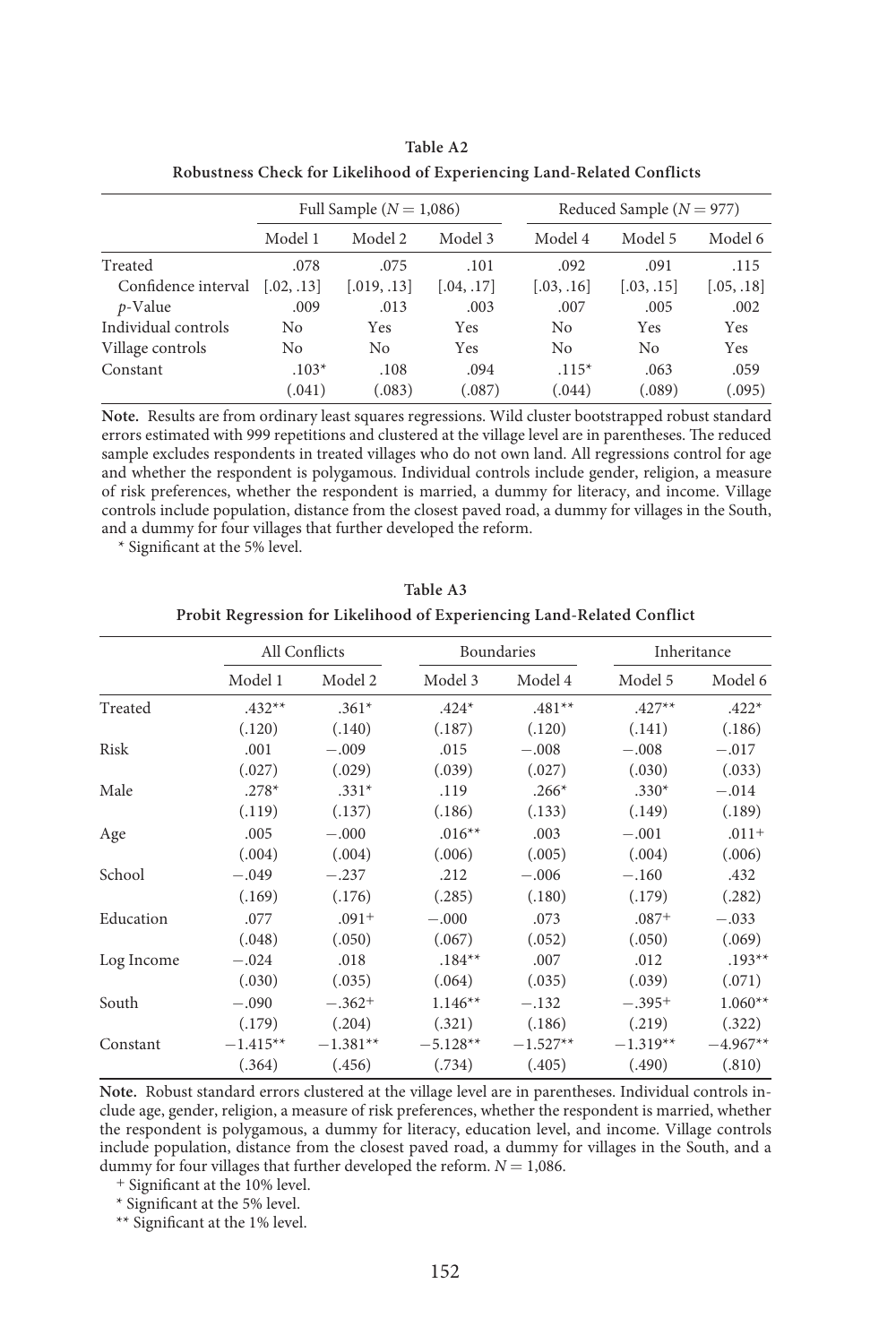|                     | Full Sample $(N = 1,086)$ |         |         | Reduced Sample ( $N = 977$ ) |         |          |
|---------------------|---------------------------|---------|---------|------------------------------|---------|----------|
|                     | Model 1                   | Model 2 | Model 3 | Model 4                      | Model 5 | Model 6  |
| Treated             | $.049+$                   | $.048+$ | $.071*$ | $.068*$                      | $.066*$ | $.088**$ |
|                     | (.027)                    | (.027)  | (.028)  | (.031)                       | (.031)  | (.031)   |
| Individual controls | No                        | Yes     | Yes     | No                           | Yes     | Yes      |
| Village controls    | No                        | No      | Yes     | No                           | No      | Yes      |
| Constant            | $.115***$                 | .055    | .095    | $.119**$                     | .057    | .101     |
|                     | (.035)                    | (.081)  | (.089)  | (.039)                       | (.093)  | (.100)   |

**Table A4 Likelihood of Experiencing Boundary Conflicts**

**Note.** Results are from ordinary least squares regressions; robust standard errors clustered at the village level are in parentheses. The reduced sample excludes respondents in treated villages who do not own land. All regressions control for age and whether the respondent is polygamous. Individual controls include gender, religion, a measure of risk preferences, whether the respondent is married, a dummy for literacy, and income. Village controls include population, distance from the closest paved road, a dummy for villages in the South, and a dummy for four villages that further developed the reform.

**<sup>+</sup>** Significant at the 10% level.

\* Significant at the 5% level.

\*\* Significant at the 1% level.

| Likelinood of Experiencing Commicts over Land Innertiance |                           |          |           |                              |                |           |  |  |  |
|-----------------------------------------------------------|---------------------------|----------|-----------|------------------------------|----------------|-----------|--|--|--|
|                                                           | Full Sample $(N = 1,086)$ |          |           | Reduced Sample ( $N = 977$ ) |                |           |  |  |  |
|                                                           | Model 1                   | Model 2  | Model 3   | Model 4                      | Model 5        | Model 6   |  |  |  |
| Treated                                                   | $.033+$                   | $.030+$  | $.032+$   | $.031+$                      | $.029+$        | $.032*$   |  |  |  |
|                                                           | (.018)                    | (.016)   | (.016)    | (.018)                       | (.016)         | (.016)    |  |  |  |
| Individual controls                                       | No                        | Yes      | Yes       | No                           | Yes            | Yes       |  |  |  |
| Village controls                                          | No                        | No       | Yes       | No                           | N <sub>0</sub> | Yes       |  |  |  |
| Constant                                                  | $-.000$                   | $-.079*$ | $-.170**$ | .018                         | $-.072*$       | $-.152**$ |  |  |  |
|                                                           | (.024)                    | (.036)   | (.046)    | (.025)                       | (.035)         | (.045)    |  |  |  |

**Table A5 Likelihood of Experiencing Conflicts over Land Inheritance**

**Note.** Results are from ordinary least squares regressions; robust standard errors clustered at the village level are in parentheses. The reduced sample excludes respondents in treated villages who do not own land. All regressions control for age and whether the respondent is polygamous. Individual controls include gender, religion, a measure of risk preferences, whether the respondent is married, a dummy for literacy, and income. Village controls include population, distance from the closest paved road, a dummy for villages in the South, and a dummy for four villages that further developed the reform.

**<sup>+</sup>** Significant at the 10% level.

\* Significant at the 5% level.

\*\* Significant at the 1% level.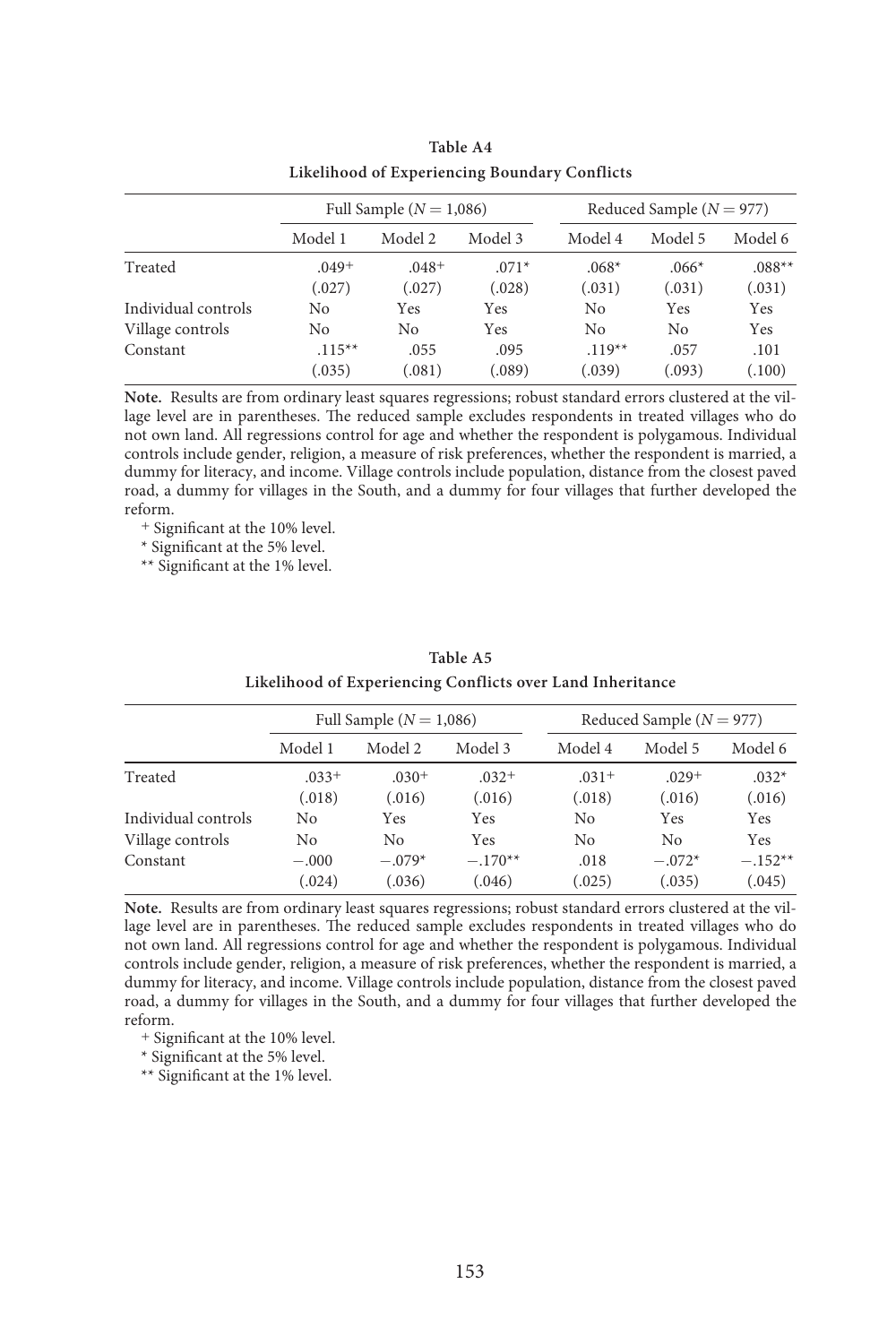# **References**

- Adjahouhoué, Laurent. 2013. Dynamiques sociales autour du foncier péri-urbain de Cotonou au Bénin: Logiques des acteurs et vulnérabilité sociale, doctorat en sociologie du développement. Working paper. University of Abomey-Calavi, Department of Sociology and Anthropology, Abomey-Calavi.
- Ali, Daniel Ayalew, Klaus Deininger, and Marguerite Duponchel. 2017. New Ways to Assess and Enhance Land Registry Sustainability: Evidence from Rwanda. *[World Develop](https://www.journals.uchicago.edu/action/showLinks?crossref=10.1016%2Fj.worlddev.2017.05.016&citationId=p_22)[ment](https://www.journals.uchicago.edu/action/showLinks?crossref=10.1016%2Fj.worlddev.2017.05.016&citationId=p_22)* 99:377–94.
- Ali, Daniel Ayalew, Klaus Deininger, and Markus Goldstein. 2014. Environmental and Gender Impacts of Land Tenure Regularization in Africa: Pilot Evidence from Rwanda. *[Journal of Development Economics](https://www.journals.uchicago.edu/action/showLinks?crossref=10.1016%2Fj.jdeveco.2013.12.009&citationId=p_23)* 110:262–75.
- Alston, Lee J., Gary D. Libecap, and Bernardo Mueller. 2000. Land Reform Policies, the Sources of Violent Conflict, and Implications for Deforestation in the Brazilian Amazon. *[Journal of Environmental Economics and Management](https://www.journals.uchicago.edu/action/showLinks?crossref=10.1006%2Fjeem.1999.1103&citationId=p_24)* 39:162–88.
- Anderson, Terry L., and P. J. Hill. 1975. The Evolution of Property Rights: A Study of the American West. *[Journal of Law and Economics](https://www.journals.uchicago.edu/action/showLinks?system=10.1086%2F466809&citationId=p_25)* 18:163–79.
- André, Catherine, and Jean-Philippe Platteau. 1998. Land Relations under Unbearable Stress: Rwanda Caught in the Malthusian Trap. *[Journal of Economic Behavior and Or](https://www.journals.uchicago.edu/action/showLinks?crossref=10.1016%2FS0167-2681%2897%2900045-0&citationId=p_26)[ganization](https://www.journals.uchicago.edu/action/showLinks?crossref=10.1016%2FS0167-2681%2897%2900045-0&citationId=p_26)* 34:1–47.
- Arruñada, Benito. 2012. *Institutional Foundations of Impersonal Exchange: Theory and Policy of Contractual Registries.* Chicago: University of Chicago Press.
	- ———. 2015. The Titling Role of Possession. Pp. 207–33 in *The Law and Economics of Possession,* edited by Yun-chien Chang. Cambridge: Cambridge University Press.
	- ———. 2017. How to Make Land Titling More Rational. *Brigham-Kanner Property Rights Conference Journal* 6:73–111.
		- ———. 2018. Evolving Practice in Land Demarcation. *[Land Use Policy](https://www.journals.uchicago.edu/action/showLinks?crossref=10.1016%2Fj.landusepol.2018.05.050&citationId=p_30)* 77:661–75.
- Arruñada, Benito, and Nuno Garoupa. 2005. The Choice of Titling System in Land. *[Jour](https://www.journals.uchicago.edu/action/showLinks?system=10.1086%2F430493&citationId=p_31)[nal of Law and Economics](https://www.journals.uchicago.edu/action/showLinks?system=10.1086%2F430493&citationId=p_31)* 48:709–27.
- Atwood, David A. 1990. Land Registration in Africa: The Impact on Agricultural Production. *[World Development](https://www.journals.uchicago.edu/action/showLinks?crossref=10.1016%2F0305-750X%2890%2990016-Q&citationId=p_32)* 18:659–71.
- Banerjee, Abhijit V., and Esther Duflo. 2007. The Economic Lives of the Poor. *[Journal of](https://www.journals.uchicago.edu/action/showLinks?crossref=10.1257%2Fjep.21.1.141&citationId=p_33)  [Economic Perspectives](https://www.journals.uchicago.edu/action/showLinks?crossref=10.1257%2Fjep.21.1.141&citationId=p_33)* 21:141–67.
- Barrows, Richard, and Michael Roth. 1990. Land Tenure and Investment in African Agriculture: Theory and Evidence. *[Journal of Modern African Studies](https://www.journals.uchicago.edu/action/showLinks?crossref=10.1017%2FS0022278X00054458&citationId=p_34)* 28:265–97.
- Beaman, Lori, Dean Karlan, Bram Thuysbaert, and Christopher Udry. 2015. Selection into Credit Markets: Evidence from Agriculture in Mali. Working paper. Northwestern University, Department of Economics, Evanston, IL.
- Besley, Timothy. 1995. Property Rights and Investment Incentives: Theory and Evidence from Ghana. *[Journal of Political Economy](https://www.journals.uchicago.edu/action/showLinks?system=10.1086%2F262008&citationId=p_36)* 103:903–37.
- Besley, Timothy, and Maitreesh Ghatak. 2010. Property Rights and Economic Development. Pp. 5:4525–95 in *Handbook of Development Economics,* edited by Dani Rodrik and Mark Rosenzweig. Amsterdam: North-Holland.
- Bierschenk, Thomas, and Jean-Pierre Olivier de Sardan, eds. 2014. *States at Work: Dynamics of African Bureaucracies.* Leiden: Brill.
- Binswanger, Hans P., Klaus Deininger, and Gershon Feder. 1995. Power, Distortions, Revolt, and Reform in Agricultural Land Relations. Pp. 3B:2659–2772 in *Handbook of Development Economics,* edited by Jere Behrman and T. N. Srinivasan. Amsterdam: North-Holland.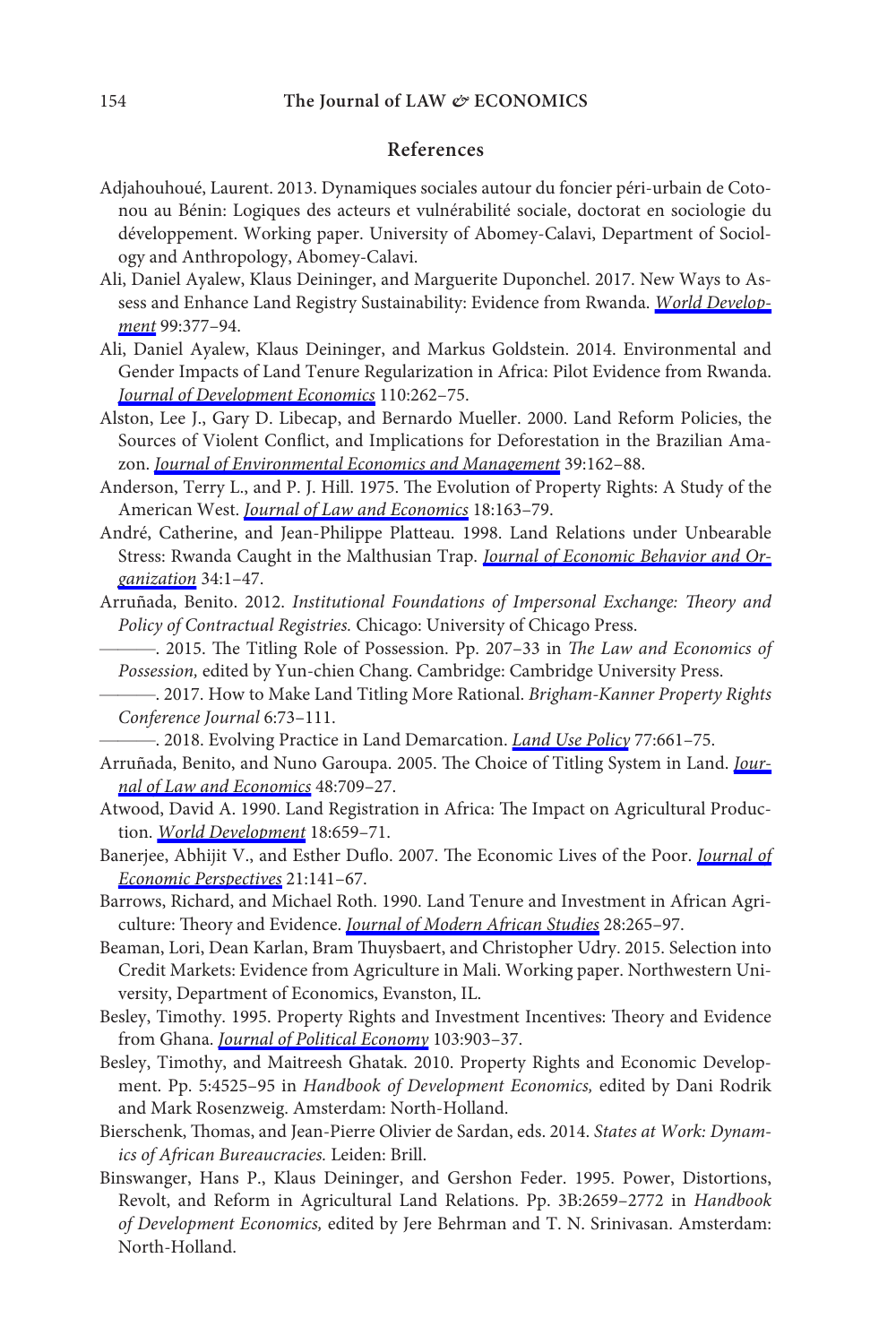- Bray, Samuel L. 2010. Preventive Adjudication. *University of Chicago Law Review* 77:1275– 1334.
- Bruce, John W. 2012. Simple Solutions to Complex Problems: Land Formalisation as a "Silver Bullet." Pp. 31–55 in *Fair Land Governance: How to Legalise Land Rights in Rural Development,* edited by Jan Michiel Otto and André Hoekema. Leiden: Leiden University Press.
- Cabrillac, Michel, and Christian Mouly. 1997. *Droit des sûretés.* 4th ed. Paris: Litec.
- Connelly, April B. 2016. *Lessons from Land Administration Projects: A Review of Project Performance Assessments.* Independent Evaluation Group Category One Learning Product. Washington, DC: World Bank.
- Deininger, Klaus. 2003. *Land Policies for Growth and Poverty Reduction.* Washington, DC: World Bank and Oxford University Press.
- Deininger, Klaus, Daniel Ayalew Ali, Stein Holden, and Jaap Zevenbergen. 2008. Rural Land Certification in Ethiopia: Process, Initial Impact, and Implications for Other African Countries. *[World Development](https://www.journals.uchicago.edu/action/showLinks?crossref=10.1016%2Fj.worlddev.2007.09.012&citationId=p_45)* 36:1786–1812.
- Deininger, Klaus, and Raffaella Castagnini. 2006. Incidence and Impact of Land Conflict in Uganda. *[Journal of Economic Behavior and Organization](https://www.journals.uchicago.edu/action/showLinks?crossref=10.1016%2Fj.jebo.2004.04.008&citationId=p_46)* 60:321–45.
- Deininger, Klaus, and Gershon Feder. 2009. Land Registration, Governance, and Development: Evidence and Implications for Policy. *[World Bank Research Observer](https://www.journals.uchicago.edu/action/showLinks?crossref=10.1093%2Fwbro%2Flkp007&citationId=p_47)* 24:233–66.
- Delville, Philippe Lavigne. 2000. Harmonising Formal Law and Customary Land Rights in French-Speaking West Africa. Pp. 97–122 in *Evolving Land Rights, Policy, and Tenure in Africa,* edited by Camilla Toulmin and Julian Quan. London: International Institute for Environment and Development.

———. 2019. History and Political Economy of Land Administration Reform in Benin. Chap. 7, pp. 1–74, in *Benin Institutional Diagnostic,* edited by François Bourguignon, Romain Houssa, Jean-Philippe Platteau, and Paul Reding. Oxford: Economic Development and Institutions.

- Delville, Philippe Lavigne, and Anne-Claire Moalic. 2019. Territorialities, Spatial Inequalities, and the Formalization of Land Rights in Central Benin. *[Africa](https://www.journals.uchicago.edu/action/showLinks?crossref=10.1017%2FS0001972019000111&citationId=p_50)* 89:329–52.
- De Soto, Hernando. 2000. *The Mystery of Capital: Why Capitalism Triumphs in the West and Fails Everywhere Else.* New York: Basic Books.
- Di Falco, Salvatore, Jérémy Laurent-Lucchetti, Marcella Veronesi, and Gunnar Kohlin. 2020. Property Rights, Land Disputes, and Water Scarcity: Empirical Evidence from Ethiopia. *[American Journal of Agricultural Economics](https://www.journals.uchicago.edu/action/showLinks?crossref=10.1093%2Fajae%2Faaz036&citationId=p_53)* 102:54–71.
- Dower, Paul Castañeda, and Tobias Pfutze. 2020. Land Titles and Violent Conflict in Rural Mexico. *Journal of Development Economics* 144, art. 102431, 19 pp.
- Fabbri, Marco. 2021. Property Rights and Prosocial Behavior: Evidence from a Land Tenure Reform Implemented as Randomized Control-Trial. *[Journal of Economic Behavior](https://www.journals.uchicago.edu/action/showLinks?crossref=10.1016%2Fj.jebo.2021.06.001&citationId=p_55) [and Organization](https://www.journals.uchicago.edu/action/showLinks?crossref=10.1016%2Fj.jebo.2021.06.001&citationId=p_55)* 188:552–66.
- Fearon, James D. 1998. Bargaining, Enforcement, and International Cooperation. *[Interna](https://www.journals.uchicago.edu/action/showLinks?crossref=10.1162%2F002081898753162820&citationId=p_56)[tional Organization](https://www.journals.uchicago.edu/action/showLinks?crossref=10.1162%2F002081898753162820&citationId=p_56)* 52:269–305.
- Fetzer, Thiemo, and Samuel Marden. 2017. Take What You Can: Property Rights, Contestability, and Conflict. *[Economic Journal](https://www.journals.uchicago.edu/action/showLinks?crossref=10.1111%2Fecoj.12487&citationId=p_57)* 127:757–83.
- Field, Erica. 2007. Entitled to Work: Urban Property Rights and Labor Supply in Peru. *[Quarterly Journal of Economics](https://www.journals.uchicago.edu/action/showLinks?crossref=10.1162%2Fqjec.2007.122.4.1561&citationId=p_58)* 122:1561–1602.
- Firmin-Sellers, Kathryn. 2000. Custom, Capitalism, and the State: The Origins of Insecure Land Tenure in West Africa. *Journal of Institutional and Theoretical Economics (JITE)/ Zeitschrift für die gesamte Staatswissenschaft* 156:513–30.